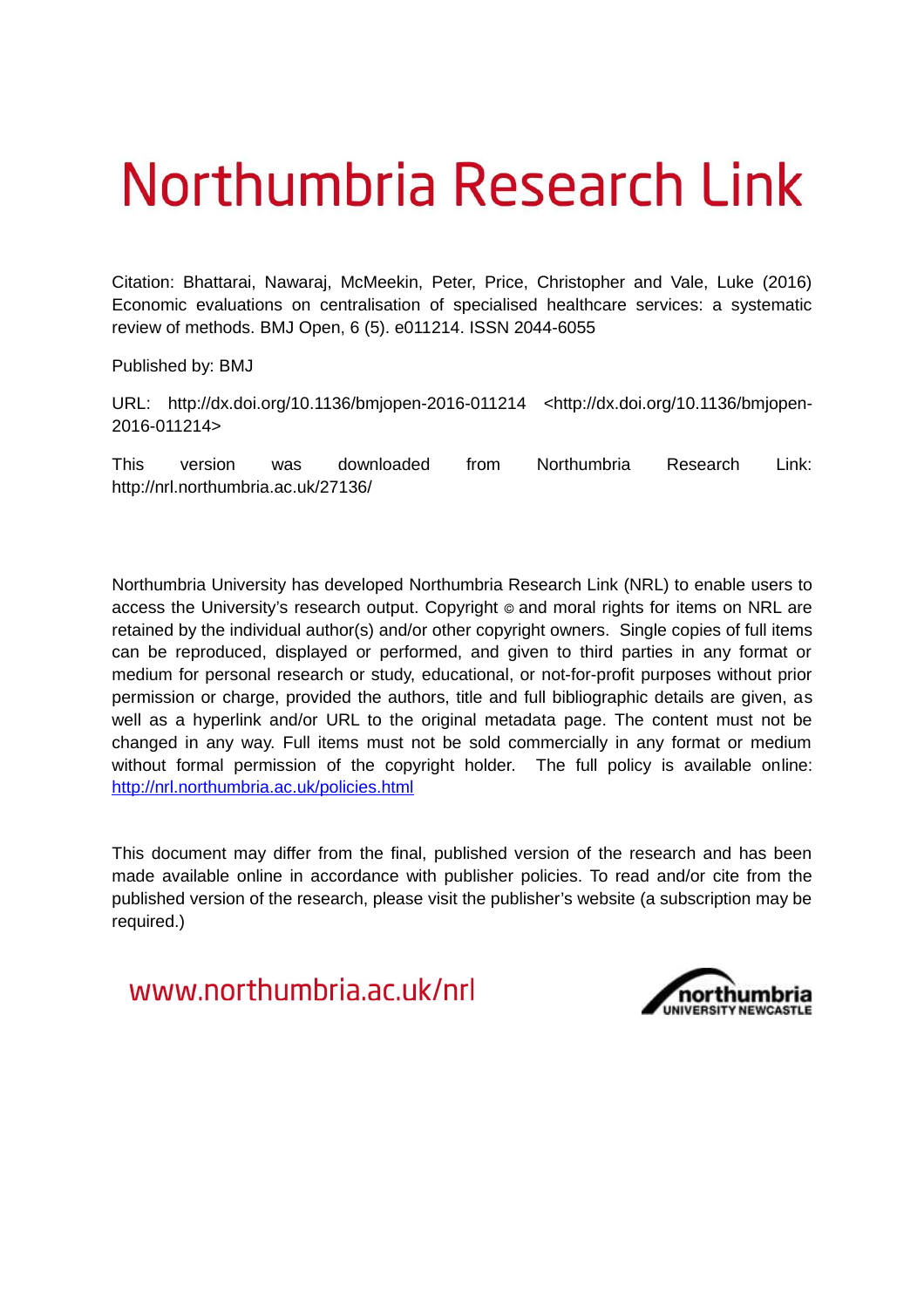# <span id="page-1-0"></span>**BMJ Open Economic evaluations on centralisation** of specialised healthcare services: a systematic review of methods

Nawaraj Bhattarai,<sup>1</sup> Peter McMeekin,<sup>1,2</sup> Christopher Price,<sup>3</sup> Luke Vale<sup>1</sup>

# ABSTRACT

To cite: Bhattarai N, McMeekin P, Price C, et al. Economic evaluations on centralisation of specialised healthcare services: a systematic review of methods. BMJ Open 2016;6: e011214. doi:10.1136/ bmjopen-2016-011214

▶ Prepublication history and additional material is available. To view please visit the journal [\(http://dx.doi.org/](http://dx.doi.org/10.1136/bmjopen-2016-011214) [10.1136/bmjopen-2016-](http://dx.doi.org/10.1136/bmjopen-2016-011214) [011214\)](http://dx.doi.org/10.1136/bmjopen-2016-011214).

Received 20 January 2016 Revised 30 March 2016 Accepted 18 April 2016



<sup>1</sup>Health Economics Group Newcastle, Institute of Health & Society, Newcastle University, Newcastle upon Tyne, UK <sup>2</sup> Faculty of Health and Life Sciences, University of Northumbria in Newcastle, Newcastle upon Tyne, UK <sup>3</sup>Institute of Neuroscience, Newcastle University, Newcastle upon Tyne, UK

#### Correspondence to

Nawaraj Bhattarai; nawaraj.bhattarai@newcastle. ac.uk

**Objective:** To systematically review and appraise the quality of economic evaluations assessing centralisation of specialised healthcare services. **Methods:** A systematic review to identify economic evaluations on centralisation of any specialised healthcare service. Full economic evaluations comparing costs and consequences of centralisation of any specialised healthcare service were eligible for inclusion. Methodological characteristics of included studies were appraised using checklists adapted from recommended guidelines.

Results: A total of 64 full-text articles met the inclusion criteria. Two studies were conducted in the UK. Most of the studies used volume of activity as a proxy measure of centralisation. The methods used to assess centralisation were heterogeneous. Studies differed in terms of study design used and aspect of centralisation they considered. There were major limitations in studies. Only 12 studies reported the study perspective. Charges which are not true representation of costs were used by 17 studies to assess cost outcomes. Only 10 reported the detailed breakdown of the cost components used in their analysis. Discounting was necessary in 14 studies but was reported only in 7 studies. Sensitivity analyses were included by less than one-third of the studies. The applicability of the identified studies to a setting other than the one they were conducted in is questionable, given variations in the organisation of services and healthcare costs. Centralisation as a concept has also been variably and narrowly defined as activity of specific services which may not reflect the wider aspects of centralisation. Conclusions: Confounded and biased information coming from studies without standardised methods may mislead decision-makers towards making wrong decisions on centralisation. It is important to improve the methodology and reporting of economic evaluations in order to provide more robust and transferable evidence. Wider aspects of healthcare centralisation should be considered in the estimates of costs and health outcomes.

#### BACKGROUND

Centralisation of specialised healthcare services is typically characterised by reorganisation of healthcare services into fewer

# Strengths and limitations of this study

- This is the first systematic review to comprehensively attempt to appraise the methodological quality of economic evaluations assessing centralisation of specialised healthcare services irrespective of their speciality.
- **EXECUTE:** Checklists adapted from recommended standard guidelines were used to assess included studies.
- **E** While rigorous searches were adopted, it is possible that some relevant publications may have been missed.
- $\blacksquare$  This review only examines the quality based on the information reported, and judgement could not be made on the quality of conduct from what was reported by studies.

specialised units serving a higher volume of patients and aims to improve patient outcomes and efficiency. Lord Darzi's 2007 report<sup>[1](#page-10-0)</sup> recommended the reorganisation of London stroke and major trauma services into specialised centralised higher volume units catering for large populations with high-tech facilities and seni[or m](#page-10-0)edical continuity. A number of studies $2-9$  suggest that reconfiguring healthcare services into fewer consolidated units will lead to increase in high-quality care and better patient outcomes. Cost savings arguably resulting from the economies of scale is also one of the driving forces behind centralisation of healthcare services.<sup>[10 11](#page-11-0)</sup> However, redistribution of limited resources could have secondary or unpredictable effects such as increased costs of access for patient and their carer. Increased journey distance to hospital may reduce healthcare utilisation particularly in some groups of population such as the elderly, those with poor socioeconomic status and those with poor access to transport.<sup>[10 12](#page-11-0)–14</sup> Increased journey distance may also lead to increased risk of mortality in patients with life-threatening medical emergencies, whereas in some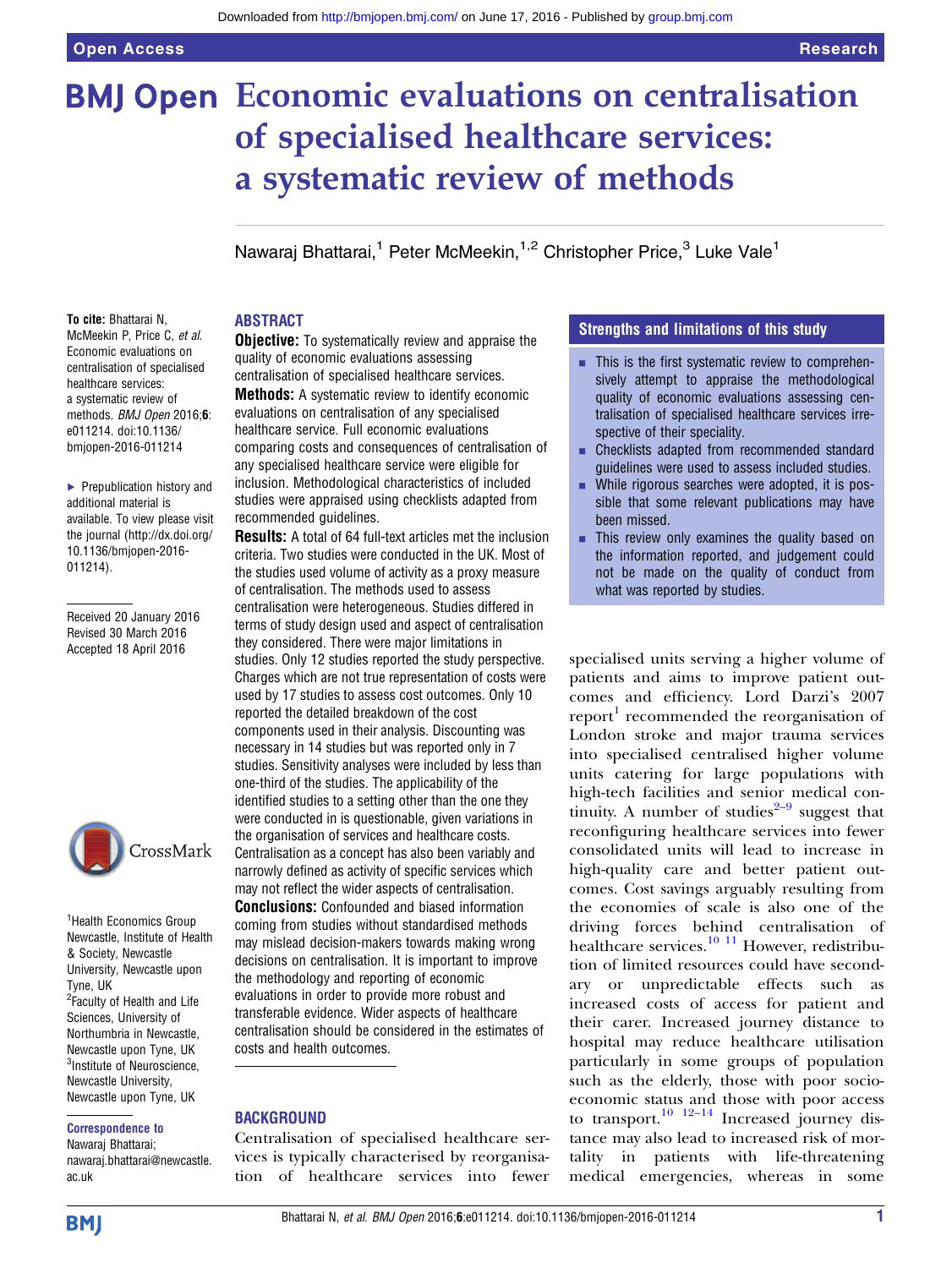cases, the benefits of specialist care in centralised healthcare services may outweigh the detriments of increased travel times.<sup>[15](#page-11-0)</sup> Thus, it is important to understand the trade-off between the quality of care and cost of centralisation. Economic evaluation methods can be used to explore this trade-off and inform decisions as to whether the resources required or redistributed to centralise services are 'worth' the health outcomes achieved.

Economic evaluations compare the costs and consequences of two or more competing healthcare interventions to identify which makes best use of limited resources. On the basis of the consequences measured and valued, the full economic evaluation techniques are classified as cost-effectiveness analysis (CEA), costconsequence analysis (CCA), cost-benefit analysis (CBA) and cost-utility analysis (CUA) and can be based on primary empirical studies such as trials, decision analytic modelling or a combination of the two approaches.[16](#page-11-0)

Economic evaluations are increasingly used in decisionmaking, $17-19$  $17-19$  but the methodological rigour varies and this can lead to erroneous conclusions being drawn. Therefore, when considering the economic evidence on centralisation of healthcare services, it is important to systematically identify relevant economic evidence and appraise the methodological quality. Such a review has not hitherto been published. The aim of this study was to systematically review and critically appraise the methodological quality of economic evaluations considering centralisation of specialised healthcare services.

#### **METHODS**

#### Search strategy

A comprehensive and systematic literature search in the database of PubMed, National Health Service Economic Evaluation Database (NHS EED), Health Economic Evaluations Database (HEED) and Excerpta Medica Database (EMBASE) was first undertaken in January 2015 to identify studies on economic evaluation of centralisation of any healthcare services. The search was updated on 10 March 2016 to check for any new publications. However, HEED and NHS EED ceased their searches in December 2014, so 31 December 2014 is the date of last search of HEED and NHS EED. In addition, the reference lists of the retrieved articles from the search were also manually searched for relevant publications. Google was also used to check for relevant articles. The search was performed using an extensive search strategy using keywords and free text for each of the databases, with no restrictions on date and year of publication. A detailed search strategy is shown in [box 1](#page-1-0). The Preferred Reporting Items for Systematic Reviews and Meta-Analyses  $(PRISMA)^{20}$  $(PRISMA)^{20}$  $(PRISMA)^{20}$  guidelines were closely followed during this review.

# **Box 1** Search strategy used in the review

**EMBASE** #1 ((Emergency adj (medici\* OR service\* OR department)) OR Trauma OR (Speciali\* adj (health OR center OR care OR unit OR medical OR service)) OR care OR health OR clinical OR Hospital OR Acute) #2 (Centrali\* OR Regionali\* OR Reconfigurat\* OR Reorgani\* OR Redesign\* OR Consolidat\* OR Merg\*) #3 1 AND 2 #4 (cost OR cost adj (effective\* OR utility\* OR saving\* OR minimi\* OR analysis\* OR benefi\* OR illness\*)) #5 3 AND 4 PubMed #1 ((Emergency adj (medici\* OR service\* OR department) OR "ED" OR "A&E" OR Trauma OR (Speciali\* adj (health OR center OR care OR unit OR medical OR service)) OR care OR health OR "clinical service\*" OR Hospital OR Acute)) #2 (Centrali\* OR Regionali\* OR Reconfigurat\* OR Reorgani\* OR Redesign\* OR Consolidat\* OR Merg\* OR Volume) #3 1 AND 2 #4 (cost OR cost adj (effective\* OR utility\* OR saving\* OR minimi\* OR analysis\* OR benefi\* OR illness\*) #5 3 AND 4 NHS EED #1 (centralisation OR concentration OR volume OR specialization OR regionalization OR multidisciplinary OR reconfiguration OR Reorganization) #2 ("Emergency Medical Services" OR "Emergency Department" OR A&E OR Specialized OR Trauma OR "Acute Care" OR Hospital OR "Healthcare" OR "Health Care Service" OR "Clinical Service" OR "Vascular Service" OR Cancer OR Stroke) #3 Cost OR Economic OR Saving OR Outcome OR Impact OR Implication OR "health economic" **HEED** #1 Hospital OR "health care" OR "health care service" OR Emergency OR Trauma OR "Acute Care" OR "Vascular Service" OR Centre OR Stroke OR Cancer #2 Centrali\* OR Region\* OR Reconfigur\* OR Consolidat\* OR Merg\* OR Concentrat\* OR Reorgani\* OR Redesign\* OR "high volume" #3 1 AND 2 #4 Cost OR Economic OR "health economic" OR Impact OR Implication OR Evaluation OR Outcome OR Effect OR Efficiency OR Sustain #5 3 AND 4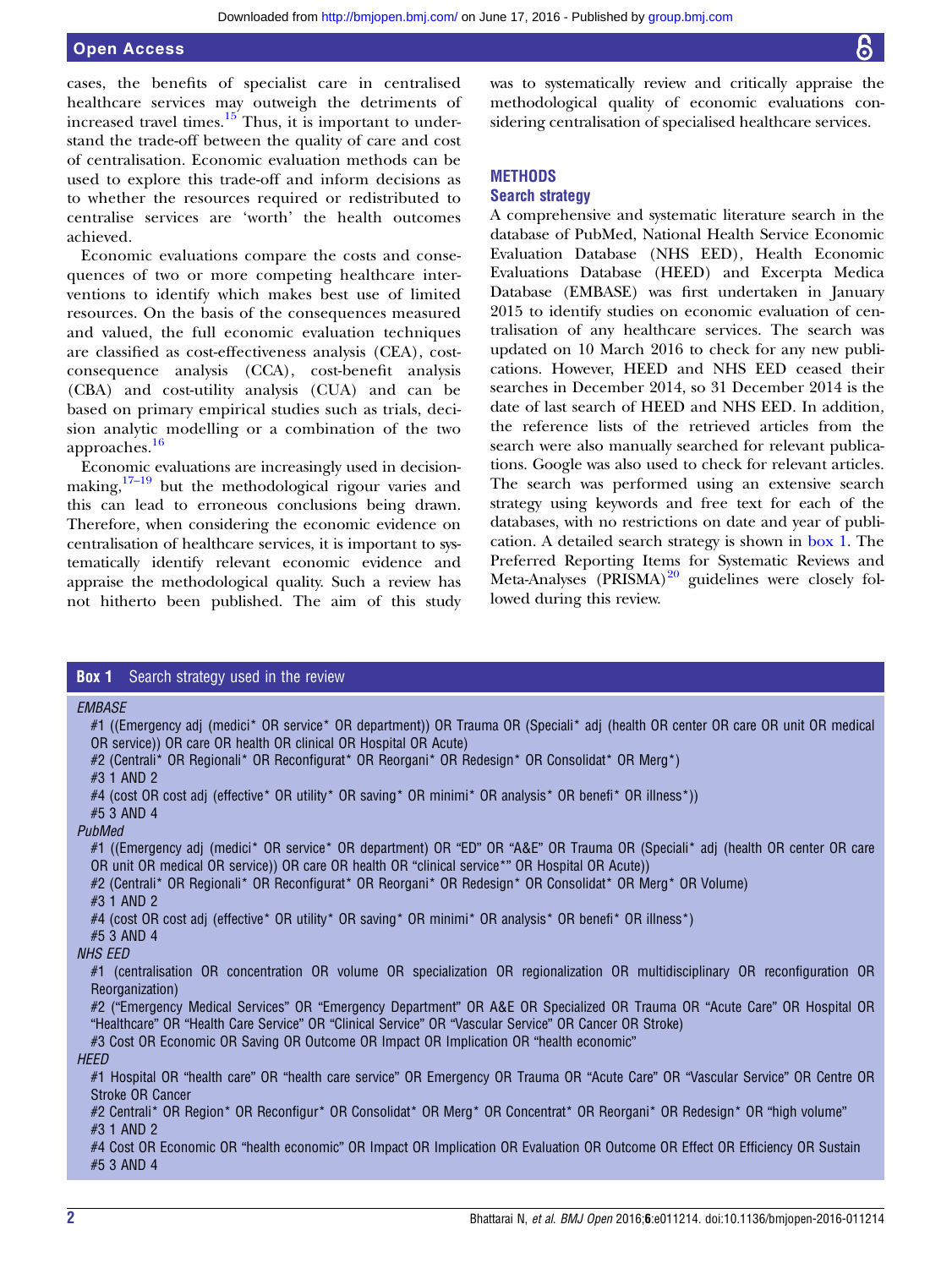# Selection criteria

Inclusion/exclusion criteria were used to select studies. Studies were included in the review according to the following criteria:

- 1. Full economic evaluations comparing costs and consequences of at least two alternatives were included, that is, those using the following methodologies: CCA, CEA, CUA or CBA. Partial economic evaluations, that is, those not involving comparison between alternatives or not relating costs to benefits or those studies which only considered costs analysis/ comparison/description were excluded.
- 2. All relevant health economic evaluations were considered, including those alongside high-quality randomised trials, modelling studies based on a meta-analysis of data from high-quality randomised trials or using secondary data from literature and those based on observational studies or analysis of large administrative databases.
- 3. Literature reviews and studies focusing only on methodology were excluded. Reviews, letters, comments, conference abstracts and other general articles which limited the assessment of their methodological quality were also excluded.
- 4. Only publications in the English language were included.
- 5. An assessment of centralisation of any specialised healthcare service was included; assessment of institutional/hospital volume of activity as a proxy for centralisation was included but excluded those assessing centralisation on the basis of surgeon/physician volume which measure individual clinician impact rather than the service. It was assumed that the outcomes achieved by a surgeon/physician are mainly driven by the resources provided at the institutional level.
- 6. Only publications from peer-reviewed journals were included; it is expected that studies published in peer-reviewed journals have already undergone some basic checks on their quality.

# Data extraction

Data extraction from the full texts included in the review was focused on key methodological features such as study objective, population, type of economic evaluation, overall design, economic perspective, time horizon, comparator and intervention, incremental costs and outcomes and handling of uncertainties. One researcher (NB) independently carried out the extensive search and extracted the information from the selected studies, reviewed the evidence and wrote the manuscript with all other authors (PM, CP and LV) who contributed to the critical revision of the manuscript and provided critical comments.

#### Quality assessment

Studies were assessed for their reporting quality using a template (see online supplementary table S1) based on

the Consolidated Health Economic Evaluation Reporting Standards (CHEERS)<sup>[21](#page-11-0)</sup> and Drummond's<sup>[22](#page-11-0)</sup> checklists. Scoring systems for quality ratings of included studies were not used, but important aspects of economic evaluations were summarised.

# RESULTS

# Literature search

The literature search of the databases initially generated 11 544 hits of potentially relevant articles. Screening of titles and abstracts resulted in 86 articles which appeared to meet the eligibility criteria. After a detailed review of full text of these articles, 27 articles were excluded. The reasons for exclusion of these full-text articles were: not a full economic evaluation (12), only analysing surgeon volume (8), not analysing centralisation aspects (5), not an economic evaluation (1) and not a peer-reviewed journal publication (1). References from identified papers were also crosschecked and a further five full-text articles were identified and included. A total of 64 fulltext articles met the inclusion criteria and were finally considered in this review (figure 1). A list of studies included in the review is available as online supplementary table S2.

# Key characteristics of economic evaluations

An overview of the key characteristics of economic evaluations included in the review is presented in [table 1](#page-4-0).

It is recommended that studies provide a clear description of the location, setting and other relevant aspects of the healthcare system so that external validity, generalisability and transferability of study results in a different setting can be assessed. $^{21}$  $^{21}$  $^{21}$  All included studies have clearly reported their location and setting. While the majority of studies were undertaken in the USA (n=47), two studies were carried out in the UK, one in Canada, four in European countries and the rest (n=10) in Asian countries. Most (n=51) used hospital volume (defined in terms of activity level) as a proxy for centralisation of healthcare services; however, there was a wide variation in the definition of high-volume and low-volume hospitals across studies. The variation in definition of volume may further complicate the impact of the findings generated from these studies. Volume alone cannot be a proper measure of quality, $23$  and the improvement in quality is rather explained by underlying mechanisms of care such as staff expertise, resource availability and specific processes of care correlated with volume.[24 25](#page-11-0) The theme of centralisation assessed was location of health service in two studies, specialisation of healthcare services in nine studies and multidisciplinary care in one study.

It was observed that the majority of the studies followed non-randomised designs, including retrospective cohort (n=34) with one (13) also using cross-sectional effectiveness data; cross-sectional (n=15) of which one (9) was repeated cross-sectional; comparative case series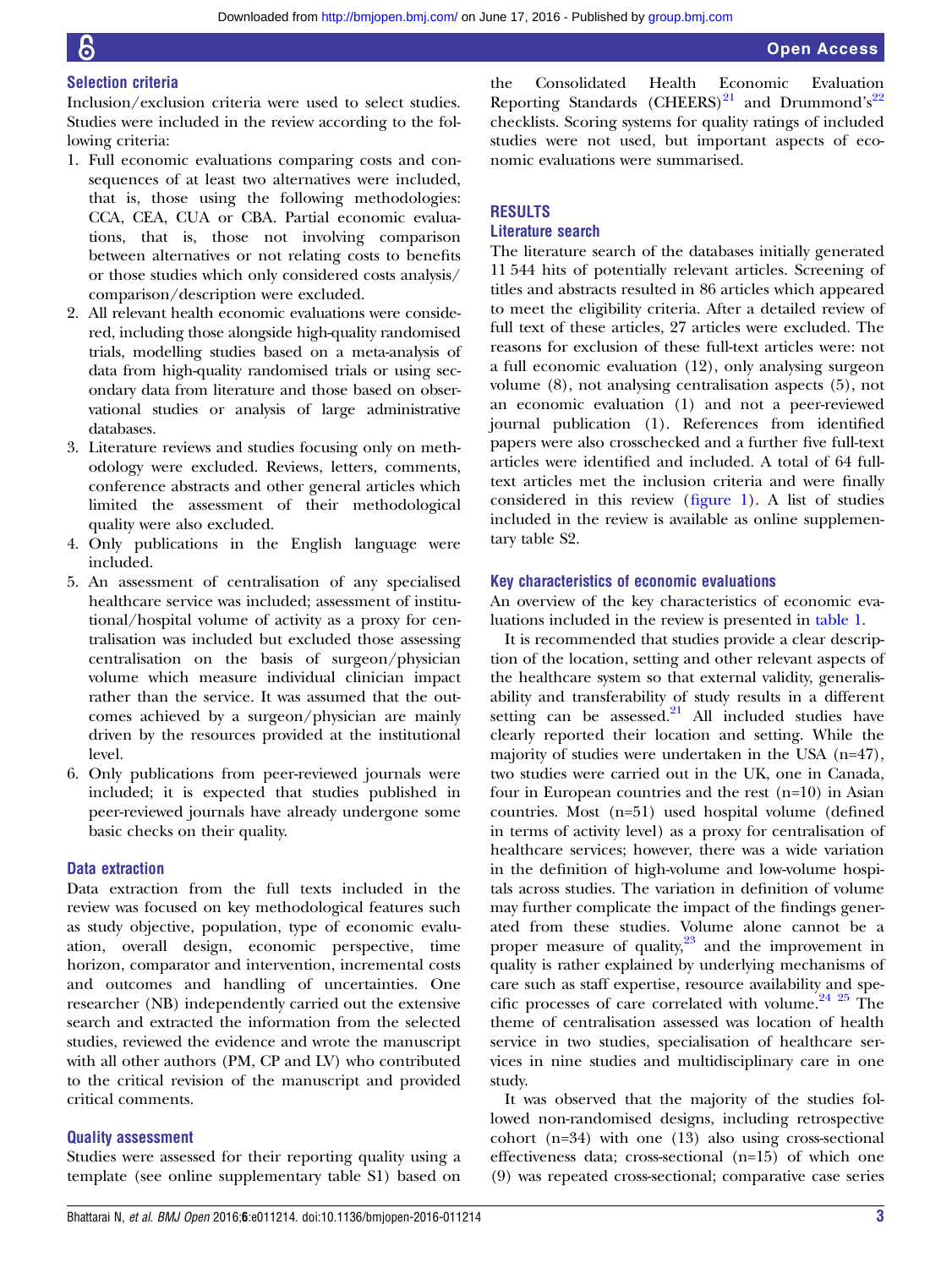

<span id="page-4-0"></span>

Figure 1 PRISMA flow diagram of the study selection. PRISMA, Preferred Reporting Items for Systematic Reviews and Meta-Analyses.

 $(n=1)$ ; case control  $(n=2)$  of which one  $(33)$  was matched case control; and before-and-after studies (n=3). Cross-sectional designs are particularly prone to selection and measurement bias. Uncontrolled before-and-after study designs are generally considered to have poor internal validity because they may fail to account for any prevailing temporal trend which might confound and bias the outcomes of the intervention.<sup>[26 27](#page-11-0)</sup> Only one study (10) which used a before-and-after study design attempted to account for potential confounder and bias by modelling intervention effects before and after centralisation using several independent, population-based datasets and by conducting sensitivity analysis. However, this may be insufficient because it has been argued that controlled before-and-after studies should have at least two intervention sites and two control sites to control for site-specific confounding effects on the observed differences between intervention

and control groups.<sup>[28](#page-11-0)</sup> Altogether, 11 studies used some form of modelling approach as their analysis method.

Looking at the economic evaluation methods used in the studies, most of the studies used CCA (n=50), where costs and outcomes such as mortality, length of stay, complications and readmissions were assessed in a disaggregated form. CCA, a variant of CEA, presents a range of outcomes of an intervention in a disaggregated form that decision-makers are likely to use in a trade-off of their importance; however, it can be challenging for decisionmakers to weigh up different outcomes against each other and compare alternatives.<sup>[16](#page-11-0)</sup> CEA is an appropriate economic evaluation method when the outcomes of alternatives can be expressed in common measures such as cost per life years saved, costs per cases averted or costs per readmissions avoided.[16](#page-11-0) CEA was used in only in four studies. Seven studies (1, 2, 3, 26, 28, 45, 60) which were reported as CEA were in fact CCA. CUA is considered the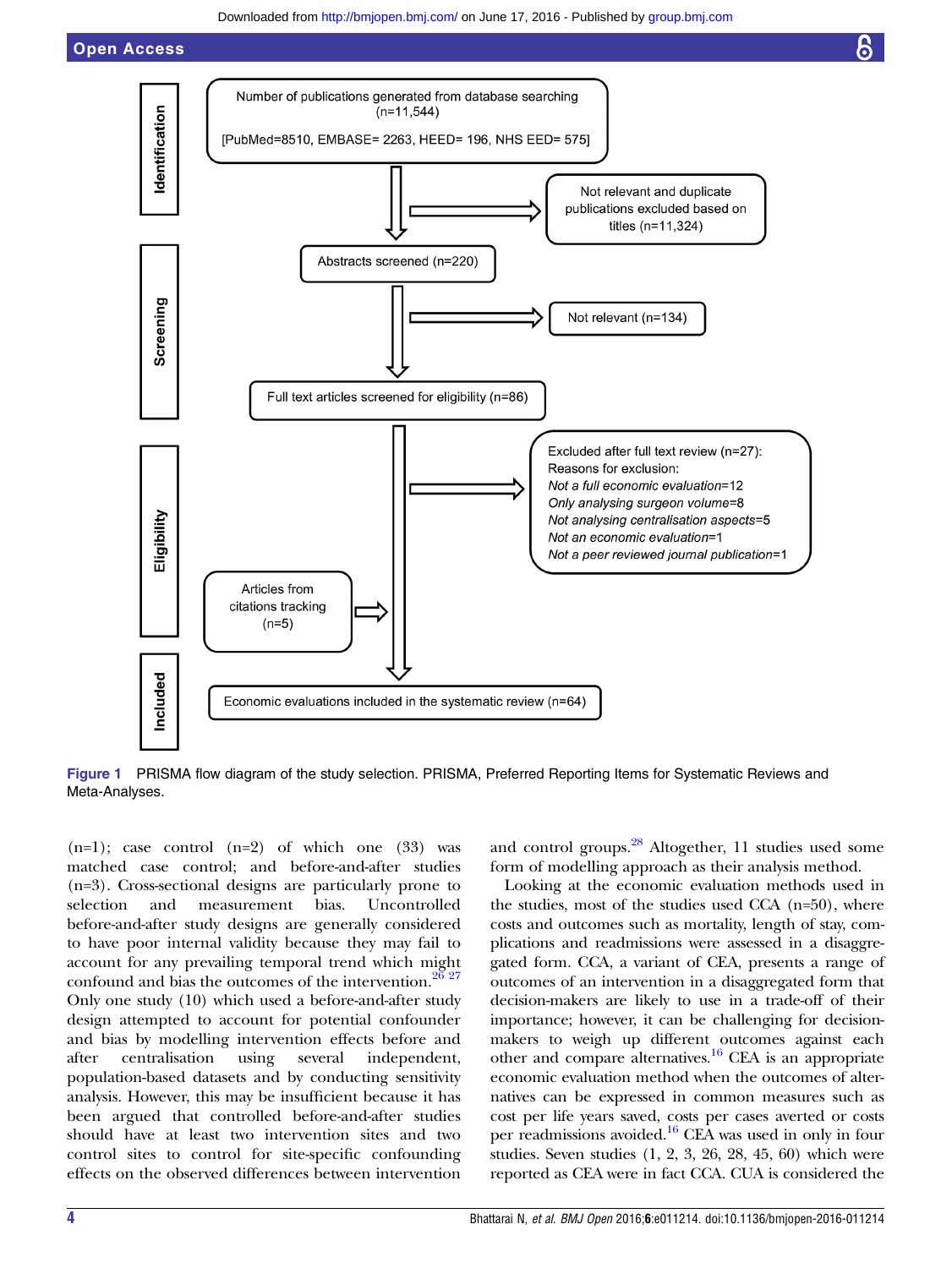<span id="page-5-0"></span>6

Open Access

| Table 1 Summary of key characteristics of studies included in the review |                       |                                                                                                                                                                                                                |  |  |
|--------------------------------------------------------------------------|-----------------------|----------------------------------------------------------------------------------------------------------------------------------------------------------------------------------------------------------------|--|--|
| <b>Characteristics</b>                                                   | <b>Studies</b><br>(n) | Study reference (see online supplementary table S2)                                                                                                                                                            |  |  |
| Study country                                                            |                       |                                                                                                                                                                                                                |  |  |
| <b>UK</b>                                                                | $\overline{2}$        | 10, 31                                                                                                                                                                                                         |  |  |
| Germany                                                                  | 1                     | 6                                                                                                                                                                                                              |  |  |
| <b>Netherlands</b>                                                       | 3                     | 7, 11, 55,                                                                                                                                                                                                     |  |  |
| Canada                                                                   | 1                     | 13                                                                                                                                                                                                             |  |  |
| <b>USA</b>                                                               | 47                    | 1, 2, 3, 4, 5, 8, 9, 12, 14, 17, 18, 19, 20, 22, 23, 24, 25, 26, 27, 28, 29, 30, 33,                                                                                                                           |  |  |
|                                                                          |                       | 34, 35, 36, 37, 38, 39, 40, 44, 45, 46, 48, 49, 50, 52, 53, 54, 56, 57, 58, 59, 60,<br>62, 63, 64                                                                                                              |  |  |
| <b>Taiwan</b>                                                            | $\overline{4}$        | 15, 32, 43, 51                                                                                                                                                                                                 |  |  |
| Japan                                                                    | $\overline{4}$        | 16, 21, 42, 47                                                                                                                                                                                                 |  |  |
| South Korea                                                              | $\overline{2}$        | 41,61                                                                                                                                                                                                          |  |  |
| Aspect of centralisation                                                 |                       |                                                                                                                                                                                                                |  |  |
| Hospital volume                                                          | 51                    | 1, 2, 3, 4, 6, 8, 9, 12, 15, 16, 17, 18, 19, 20, 21, 22, 24, 25, 26, 27, 28, 29, 30,<br>32, 33, 35, 36, 37, 38, 39, 40, 41, 42, 43, 44, 45, 46, 47, 48, 49, 50, 51, 52, 53,<br>57, 58, 59, 60, 62, 63, 64      |  |  |
| <b>Hospital location</b>                                                 | $\overline{2}$        | 11, 31                                                                                                                                                                                                         |  |  |
| Healthcare specialisation                                                | 10                    | 5, 7, 10, 13, 14, 23, 34, 54, 55, 61                                                                                                                                                                           |  |  |
| Multidisciplinary care                                                   | 1                     | 56                                                                                                                                                                                                             |  |  |
| Study design                                                             |                       |                                                                                                                                                                                                                |  |  |
| Decision analytic<br>modelling                                           | 11                    | 4, 5, 6, 8, 10, 11, 12, 27, 54, 55, 60                                                                                                                                                                         |  |  |
| Cohort                                                                   | 34                    | 1, 2, 3, 7, 8, 13, 14, 15, 17, 18, 19, 23, 24, 25, 26, 29, 32, 35, 36, 39, 42, 43, 44,<br>47, 51, 52, 53, 56, 57, 58, 59, 62, 63, 64,                                                                          |  |  |
| Case control                                                             | $\overline{c}$        | 33, 45                                                                                                                                                                                                         |  |  |
| Cross-sectional                                                          | 15                    | 9, 16, 20, 21, 22, 28, 30, 37, 38, 40, 41, 46, 48, 49, 50,                                                                                                                                                     |  |  |
| Before and after                                                         | 3                     | 10, 31, 61                                                                                                                                                                                                     |  |  |
| Case series                                                              | 1                     | 34                                                                                                                                                                                                             |  |  |
| Economic evaluation type                                                 |                       |                                                                                                                                                                                                                |  |  |
| Cost utility analysis (CUA)                                              | 10                    | 4, 5, 6, 10, 11, 13, 14, 27, 54, 55                                                                                                                                                                            |  |  |
| Cost-effectiveness<br>analysis (CEA)                                     | $\overline{4}$        | 7, 8, 12, 56                                                                                                                                                                                                   |  |  |
| Cost-consequence<br>analysis (CCA)                                       | 50                    | 1, 2, 3, 9, 15, 16, 17, 18, 19, 20, 21, 22, 23, 24, 25, 26, 28, 29, 30, 31, 32, 33,<br>34, 35, 36, 37, 38, 39, 40, 41, 42, 43, 44, 45, 46, 47, 48, 49, 50, 51, 52, 53, 57,<br>58, 59, 60, 61, 62, 63, 64       |  |  |
| Economic perspective                                                     |                       |                                                                                                                                                                                                                |  |  |
| Societal                                                                 | 4                     | 7, 8, 12, 54                                                                                                                                                                                                   |  |  |
| Societal and health<br>insurance                                         | 1                     | 6                                                                                                                                                                                                              |  |  |
| Healthcare                                                               | $\overline{4}$        | 10, 13, 58, 63                                                                                                                                                                                                 |  |  |
| Third-party payer                                                        | 3                     | 27, 56, 60                                                                                                                                                                                                     |  |  |
| Not stated                                                               | 52                    | 1, 2, 3, 4, 5, 9, 11, 14, 15, 16, 17, 18, 19, 20, 21, 22, 23, 24, 25, 26, 28, 29, 30,<br>31, 32, 33, 34, 35, 36, 37, 38, 39, 40, 41, 42, 43, 44, 45, 46, 47, 48, 49, 50, 51,<br>52, 53, 55, 57, 59, 61, 62, 64 |  |  |
| Targeted health services                                                 |                       |                                                                                                                                                                                                                |  |  |
| Emergency                                                                | 14                    | 4, 5, 6, 10, 13, 14, 17, 30, 31, 32, 33, 34, 46, 61                                                                                                                                                            |  |  |
| Non-emergency                                                            | 50                    | 1, 2, 3, 7, 8, 9, 11, 12, 15, 16, 18, 19, 20, 21, 22, 23, 24, 25, 26, 27, 28, 29, 35,<br>36, 37, 38, 39, 40, 41, 42, 43, 44, 45, 47, 48, 49, 50, 51, 52, 53, 54, 55, 56, 57,<br>58, 59, 60, 62, 63, 64         |  |  |
|                                                                          |                       |                                                                                                                                                                                                                |  |  |

best approach for decision-making in healthcare because it allows broader comparisons to be made across widely differing alternatives;<sup>[16 29](#page-11-0)</sup> nevertheless, it is limited to measuring only health benefits. The results of this review showed that CUA method was used only in 10 studies. CBA was not applied by any of the studies.

Studies assessed a wide range of healthcare services or procedures such as stroke, cancers, trauma, accident and emergency services, congestive heart failure, coronary artery bypass grafting, pancreatitis, organ transplantations and other condition-specific surgical procedures. A majority of studies (n=50) assessed elective care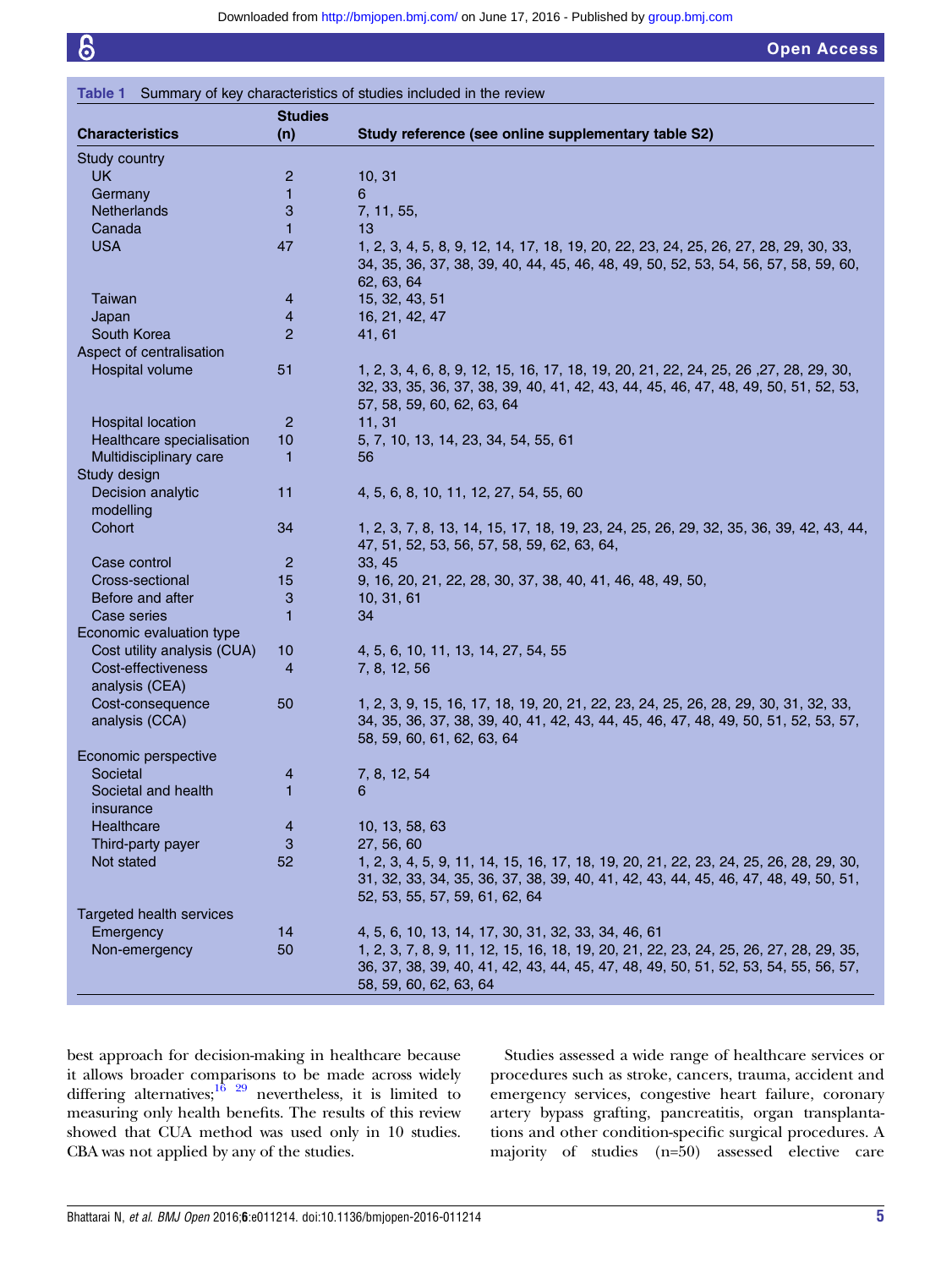| <b>Dimension of quality</b>                                                                                         | Reported (study reference in online<br>supplementary table S2)                                                                                                                                                                                                       | Not reported (study reference in online<br>supplementary table S2)                                                                                                                                                   | <b>Note</b>                                                                                      |
|---------------------------------------------------------------------------------------------------------------------|----------------------------------------------------------------------------------------------------------------------------------------------------------------------------------------------------------------------------------------------------------------------|----------------------------------------------------------------------------------------------------------------------------------------------------------------------------------------------------------------------|--------------------------------------------------------------------------------------------------|
| A clear description of the study objective and<br>comparators is provided                                           | 1, 2, 3, 4, 5, 6, 7, 8, 9, 10, 11, 12, 13, 14, 15,<br>16, 17, 18, 19, 20, 21, 22, 23, 24, 25, 26, 27,<br>28, 29, 30, 31, 32, 33, 34, 35, 36, 37, 38, 39,<br>40, 41, 42, 43, 44, 45, 46, 47, 48, 49, 50, 51,<br>53, 54, 55, 56, 57, 58, 59, 60, 61, 62, 63, 64        | 52                                                                                                                                                                                                                   | 52: Not clearly stated                                                                           |
| Characteristics of target population and<br>subgroups are described and analysed                                    | 1, 2, 3, 4, 6, 8, 9, 10, 11, 12, 13, 15, 16, 17,<br>18, 19, 20, 21, 23, 24, 25, 26, 27, 28, 29, 30,<br>32, 33, 34, 35, 36, 37, 38, 39, 40, 41, 42, 43,<br>44, 45, 46, 47, 48, 49, 50, 51, 52, 53, 54, 55,<br>56, 57, 58, 59, 60, 61, 62, 63, 64                      | 5, 7, 14, 22, 31                                                                                                                                                                                                     | 55: Reference for target<br>population given; 22: only<br>stated no difference<br>between groups |
| Setting and location of the study is stated                                                                         | 1, 2, 3, 4, 5, 6, 7, 8, 9, 10, 11, 12, 13, 14, 15,<br>16, 17, 18, 19, 20, 21, 22, 23, 24, 25, 26, 27,<br>28, 29, 30, 31, 32, 33, 34, 35, 36, 37, 38, 39,<br>40, 41, 42, 43, 44, 45, 46, 47, 48, 49, 50, 51,<br>52, 53, 54, 55, 56, 57, 58, 59, 60, 61, 62, 63,<br>64 |                                                                                                                                                                                                                      |                                                                                                  |
| Study perspective is clearly stated                                                                                 | 6, 7, 8, 10, 12, 13, 27, 54, 56, 58, 60, 63                                                                                                                                                                                                                          | 1, 2, 3, 4, 5, 9, 11, 14, 15, 16, 17, 18, 19, 20,<br>21, 22, 23, 24, 25, 26, 28, 29, 30, 31, 32, 33,<br>34, 35, 36, 37, 38, 39, 40, 41, 42, 43, 44, 45,<br>46, 47, 48, 49, 50, 51, 52, 53, 55, 57, 59, 61,<br>62, 64 | 7: Has only healthcare<br>payer costs; 12: not what<br>is stated; 60: not what is<br>stated      |
| Time horizon of costs and benefits is clear                                                                         | 1, 2, 3, 4, 5, 6, 7, 9, 10, 11, 12, 13, 14, 15, 16,<br>17, 19, 20, 21, 22, 23, 26, 27, 28, 30, 31, 33,<br>34, 35, 36, 37, 38, 39, 40, 41, 42, 44, 45, 46,<br>47, 49, 50, 51, 53, 54, 55, 56, 57, 58, 60, 61,<br>62, 63, 64                                           | 8, 18, 24, 25, 29, 32, 43, 48, 52, 59                                                                                                                                                                                |                                                                                                  |
| Discount rate is stated or an explanation is<br>given if costs or benefits are not discounted<br>(where applicable) | 4, 5, 6, 10, 12, 13, 14, 27, 54, 55                                                                                                                                                                                                                                  | 3, 7, 15, 51                                                                                                                                                                                                         | 5, 54, 13: Benefits only                                                                         |
| Source and methods used to collect<br>effectiveness data described                                                  | 1, 2, 3, 4, 5, 6, 7, 9, 10, 11, 12, 13, 14, 15, 16, 8<br>17, 18, 19, 20, 21, 22, 23, 24, 25, 26, 27, 28,<br>29, 30, 31, 32, 33, 34, 35, 36, 37, 38, 39, 40,<br>41, 42, 43, 44, 45, 46, 47, 48, 49, 50, 51, 52,<br>53, 54, 55, 56, 57, 58, 59, 60, 61, 62, 63, 64     |                                                                                                                                                                                                                      | 8: Not clear                                                                                     |
| The primary outcome measure(s) for<br>economic evaluation are clearly stated                                        | 1, 2, 3, 4, 5, 6, 7, 8, 9, 10, 11, 12, 13, 14, 15,<br>16, 17, 18, 19, 20, 21, 22, 23, 24, 25, 26, 27,<br>28, 29, 30, 31, 32, 33, 34, 35, 36, 37, 38, 39,<br>40, 41, 42, 43, 44, 45, 46, 47, 48, 49, 50, 51,<br>52, 53, 54, 55, 56, 57, 58, 59, 60, 61, 62,<br>63, 64 |                                                                                                                                                                                                                      |                                                                                                  |

Bhattarai N,

et al.

BMJ Open

2016;6

:e011214. doi:10.1136/bmjopen-2016-011214

Open Access

**Open Access** 

တ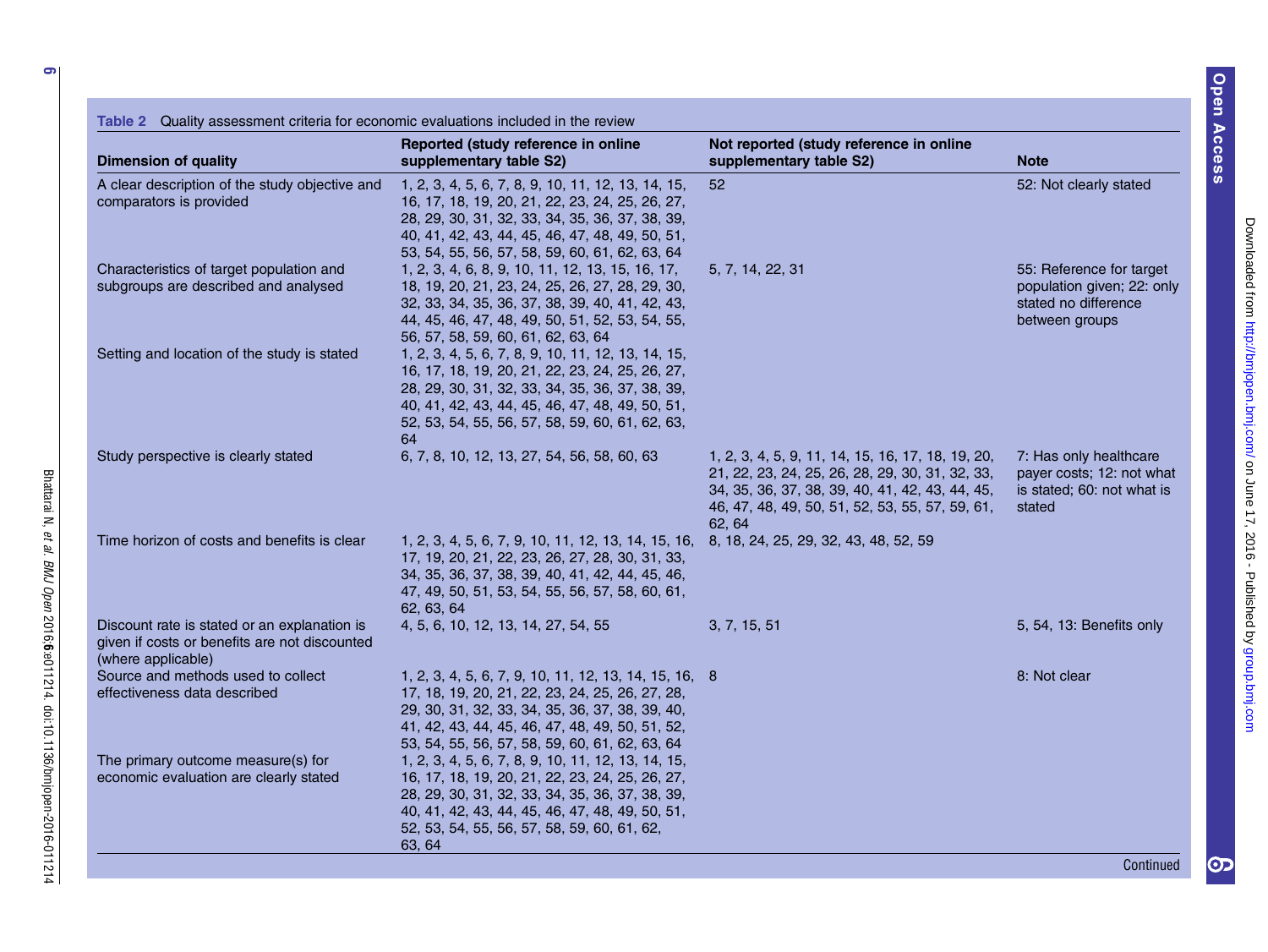$\overline{\phantom{0}}$ 

Table 2 Continued

Dimension of quality

Quantities of resources are reported separately from their unit costs

| separately from their unit costs                                                                                                                                                                                                                                                                                                |                                                                                                                                                                                                                                                                  | 20, 21, 22, 23, 24, 25, 26, 27, 28, 29, 30, 31,<br>32, 33, 34, 35, 36, 37, 38, 39, 40, 41, 42, 43,<br>44, 45, 46, 47, 48, 49, 50, 51, 52, 53, 57, 58,<br>59, 60, 61, 62, 63, 64                                             | reported separately, 55<br>ref to web table given |
|---------------------------------------------------------------------------------------------------------------------------------------------------------------------------------------------------------------------------------------------------------------------------------------------------------------------------------|------------------------------------------------------------------------------------------------------------------------------------------------------------------------------------------------------------------------------------------------------------------|-----------------------------------------------------------------------------------------------------------------------------------------------------------------------------------------------------------------------------|---------------------------------------------------|
| Approaches used to estimate resource use<br>and cost are clear                                                                                                                                                                                                                                                                  | 1, 2, 3, 4, 5, 6, 7, 8, 10, 11, 12, 13, 14, 15, 16, 9, 18, 20, 21<br>17, 19, 22, 23, 24, 25, 26, 27, 28, 29, 30, 31,<br>32, 33, 34, 35, 36, 37, 38, 39, 40, 41, 42, 43,<br>44, 45, 46, 47, 48, 49, 50, 51, 52, 53, 54, 55,<br>56, 57, 58, 59, 60, 61, 62, 63, 64 |                                                                                                                                                                                                                             |                                                   |
| Cost components clear                                                                                                                                                                                                                                                                                                           | 6, 7, 10, 11, 12, 14, 42, 54, 55, 56                                                                                                                                                                                                                             | 1, 2, 3, 4, 5, 8, 9, 13, 15, 16, 17, 18, 19, 20,<br>21, 22, 23, 24, 25, 26, 27, 28, 29, 30, 31, 32,<br>33, 34, 35, 36, 37, 38, 39, 40, 41, 43, 44, 45,<br>46, 47, 48, 49, 50, 51, 52, 53, 57, 58, 59, 60,<br>61, 62, 63, 64 |                                                   |
| Currency/price year are explicitly stated                                                                                                                                                                                                                                                                                       | 2, 4, 5, 6, 9, 10, 12, 14, 19, 20, 26, 27, 29, 32, 1, 3, 7, 8, 11, 13, 15, 16, 17, 18, 21, 22, 23,<br>35, 37, 40, 41, 43, 45, 47, 50, 51, 53, 54, 55,<br>58, 61, 62, 63                                                                                          | 24, 25, 28, 30, 31, 34, 33, 36, 38, 39, 42, 44,<br>46, 48, 49, 52, 56, 57, 59, 60, 64                                                                                                                                       |                                                   |
| Analytic methods supporting the evaluation<br>including methods for dealing with skewed,<br>missing or censored data, extrapolation<br>methods, methods for pooling data,<br>approaches to validate or make adjustments<br>to a model, methods for handling population<br>heterogeneity and uncertainty described in<br>details | 1, 2, 3, 4, 5, 6, 7, 8, 9, 10, 11, 12, 15, 16, 17,<br>18, 19, 20, 21, 22, 23, 24, 25, 26, 27, 28, 29,<br>30, 31, 33, 34, 35, 36, 37, 38, 39, 40, 41, 42,<br>43, 44, 45, 46, 47, 48, 49, 50, 51, 52, 53, 54,<br>55, 56, 57, 58, 59, 60, 61, 62, 63, 64            | 7, 13, 14                                                                                                                                                                                                                   |                                                   |
| Incremental costs and outcomes reported<br>(if applicable, incremental cost-effectiveness<br>ratios reported)                                                                                                                                                                                                                   | 2, 4, 5, 6, 7, 8, 9, 10, 11, 12, 13, 14, 26, 41,<br>48, 54, 55, 56                                                                                                                                                                                               | 1, 3, 15, 16, 17, 18, 19, 20, 21, 22, 23, 24, 25, 11: Only in graphs<br>27, 28, 29, 30, 31, 32, 33, 34, 35, 36, 37, 38,<br>39, 40, 41, 42, 43, 44, 45, 46, 47, 49, 50, 51,<br>52, 53, 57, 58, 59, 60, 61, 62, 63, 64        |                                                   |
| Sensitivity analysis carried out                                                                                                                                                                                                                                                                                                | 1, 4, 5, 6, 7, 8, 10, 11, 12, 13, 14, 27, 33, 42,<br>45, 54, 55, 57, 60                                                                                                                                                                                          | 2, 3, 9, 15, 16, 17, 18, 19, 20, 21, 22, 23, 24,<br>25, 26, 28, 29, 30, 31, 32, 34, 35, 36, 37, 38,<br>39, 40, 41, 43, 44, 46, 47, 48, 49, 50, 51, 52,<br>53, 56, 58, 59, 61, 62, 63, 64                                    |                                                   |
| Limitations clearly discussed                                                                                                                                                                                                                                                                                                   | 1, 2, 3, 4, 5, 6, 7, 8, 9, 10, 11, 12, 13, 14, 15,<br>16, 17, 18, 19, 20, 21, 23, 24, 25, 26, 27, 28,<br>29, 30, 31, 32, 33, 34, 35, 36, 38, 39, 40, 41,<br>42, 43, 44, 45, 46, 47, 48, 49, 50, 51, 52, 53,<br>54, 55, 56, 57, 58, 59, 60, 61, 62, 63            | 22, 37                                                                                                                                                                                                                      | Not clearly reported in<br>22, 37                 |
| Generalisability of findings discussed                                                                                                                                                                                                                                                                                          | 1, 2, 6, 10, 15, 16, 17, 19, 20, 21, 28, 30, 31,<br>32, 33, 34, 35, 42, 53, 54, 60, 61                                                                                                                                                                           | 3, 4, 5, 7, 8, 9, 11, 12, 13, 14, 18, 22, 23, 24,<br>25, 26, 27, 29, 36, 37, 38, 39, 40, 43, 44, 45,<br>46, 47, 48, 49, 50, 51, 52, 55, 56, 57, 58, 59,<br>62, 63                                                           |                                                   |

Reported (study reference in online

Not reported (study reference in online

6, 7, 10, 11, 12, 54, 55, 54, 56, 1, 2, 3, 4, 5, 8, 9, 13, 14, 15, 16, 17, 18, 19,

supplementary table S2) Note

supplementary table S2)

 $\bigcirc$ 

7: Only unit costs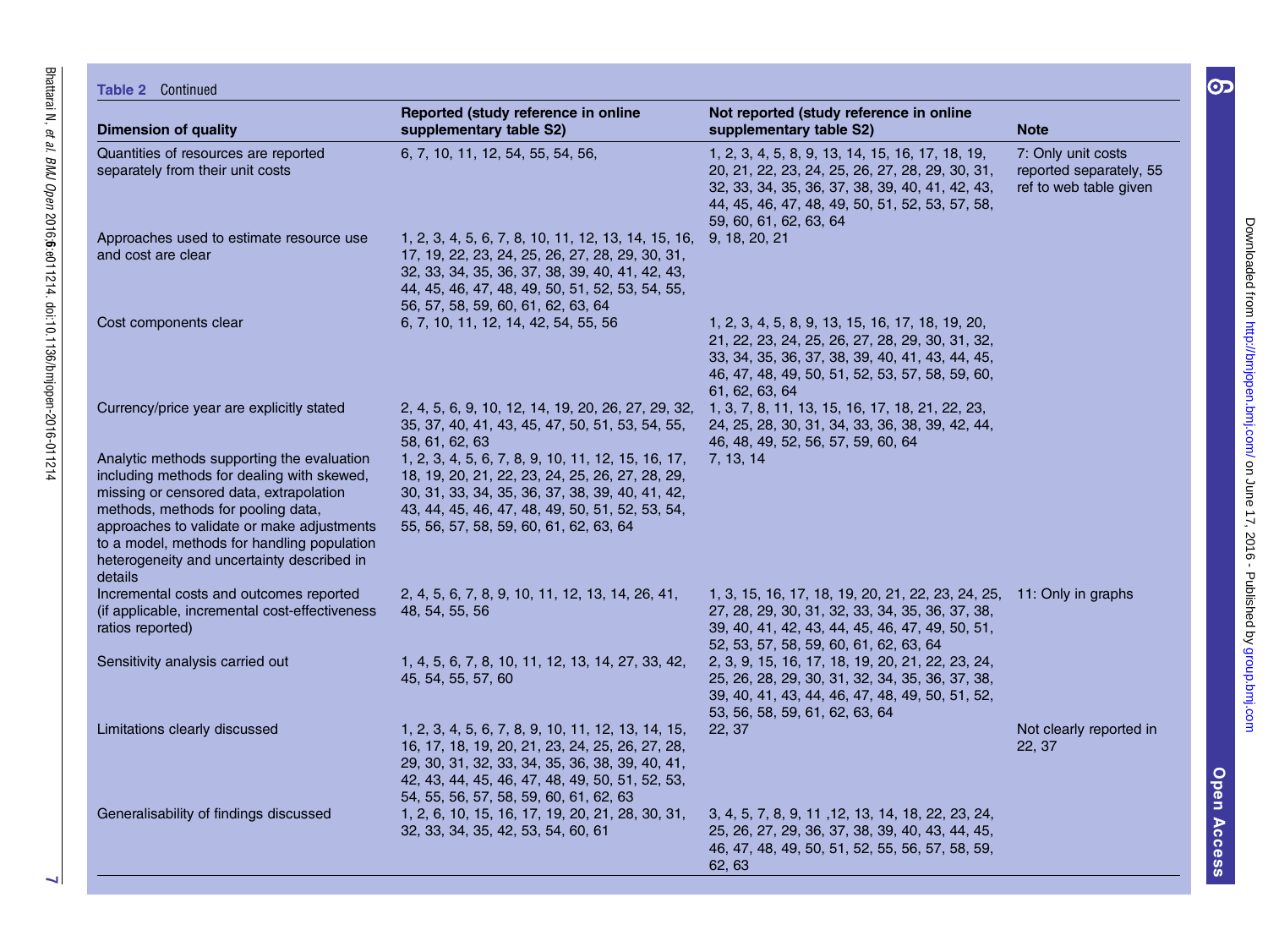centralisation issues and the remaining (n=14) focused around those appearing to be emergency healthcare need.

# Methodological quality of economic evaluations

The results of the methodological quality assessment are presented in [table 2](#page-5-0) and reflect inconsistency across the studies assessing centralisation of healthcare services.

# Study objectives and comparators

Cost-effectiveness may vary by population characteristics, and it is recommended that these studied should be clearly reported. $21$  It was observed that most of the studies clearly reported their objectives, comparators and description of the target population characteristics, but statement of objective in one study (52) and population characteristics reported by two studies (55, 22) were incomplete; one (55) referred to another study for the characteristics and the other (22) only stated that there was no difference between the two population groups analysed. Five studies (5, 7, 14, 22, 28) did not provide any description and analysis of the target population characteristics.

# Perspective of the study

Perspective is the viewpoint from which the costs and outcomes are evaluated and should be clearly stated in an economic evaluation. $^{21}$  $^{21}$  $^{21}$  Only 12 studies clearly reported the perspective of the analysis. Among these, five (7, 54, 9, 12, 60) reported the use of societal perspective, one (6) reported societal perspective along with statutory health insurance perspective, four (11, 13, 58, 63) reported using healthcare perspective and two (27, 56) reported third-party payers' perspective. However, on a closer examination, it was clear that three (7, 9, 12) and one (60) of those studies which reported using a societal perspective actually followed a healthcare and payers' perspective, respectively.

# Effectiveness data

It was observed that the source and methods of effectiveness data were clearly reported in all studies but one (9). The majority (n=52) of studies analysed the data derived from a single-source database. One modelling study (10) used information from three different databases. Eight (4, 5, 6, 7, 11, 12, 54, 55) modelling and two (13, 56) observational studies used information from multiple sources including literature review and databases, but one (13) also carried out a cross-sectional survey to derive effectiveness data. A major limitation of eight (4, 5, 6, 7, 12, 54, 55, 13) of these studies which reported using effectiveness estimates from literature review was the failure to report whether a systematic review was conducted, making it unclear whether the best available evidence was used.

# Outcomes assessed

The commonly used outcome measures in studies were in-hospital mortality, length of stay in the hospital, readmissions, life years gained or deaths averted, complications, length of stay in the intensive care unit (ICU), long-term survival and quality-adjusted life years (QALYs). Only 11 studies assessed QALYs as one of their outcome measures. Three studies (21, 43, 61) assessed length of stay in the hospital as the only outcome measure (see online supplementary table S2).

# **Costing**

The costs resulting from healthcare centralisation can be broadly divided into direct and indirect costs. Direct costs are healthcare-related costs that result from inpatient or outpatient healthcare services used to address the health problem—for example, costs of surgery, drug treatment, laboratory tests, staff and equipment. Indirect costs are other types of costs that occur outside the healthcare sector—for example, value of time loss such as productivity/wages lost or leisure time lost, travel costs and costs associated with other aspects such as childcare. Direct costs were included in all studies included in this review (see online supplementary table S2). These were the hospital costs such as costs of diagnosis, treatment and surgery associated with the illness; however, 18 of the studies used hospital charges and did not report any conversions to actual incurred costs. Eight (1, 6, 10, 11, 12, 13, 14, 54) studies appeared to have considered indirect costs in their analysis (see online supplementary table S1); however, in one (11) of these, economic evaluation was restricted to travel costs to hospitals borne by patients, two (1,13) were not clear in what indirect costs were included, one (54) included costs of lost productivity and one (6) included costs of hospital infrastructure and informal carer travel, but explicitly excluded the productivity costs citing an average patient age of 74 years. All studies mentioned how the resource use and costs were estimated and all seem to have used activity-based costing method, but three (18, 20, 21) were not clear enough. Only 10 (6, 7, 10, 11, 12, 14, 42, 54, 55, 56) of the studies reported the detailed breakdown of components of the total costs assessed. Quantities of resource use and unit costs were reported in eight studies (6, 7, 10, 11, 12, 54, 55, 56); however, in two (7, 56) of these studies, only unit costs were presented and resource use was not presented separately with one (56) only presenting fee codes.

# Adjustments for timing of costs and benefits

It is recommended that the time horizon over which the costs and consequences of an intervention occur and any discount rate used should be stated. $21$  In this review, it appeared that 40 studies had a time horizon of less than a year. Discounting was not reported, nor is it necessary in these studies with a time horizon shorter than 1 year. However, it is recommended that analysts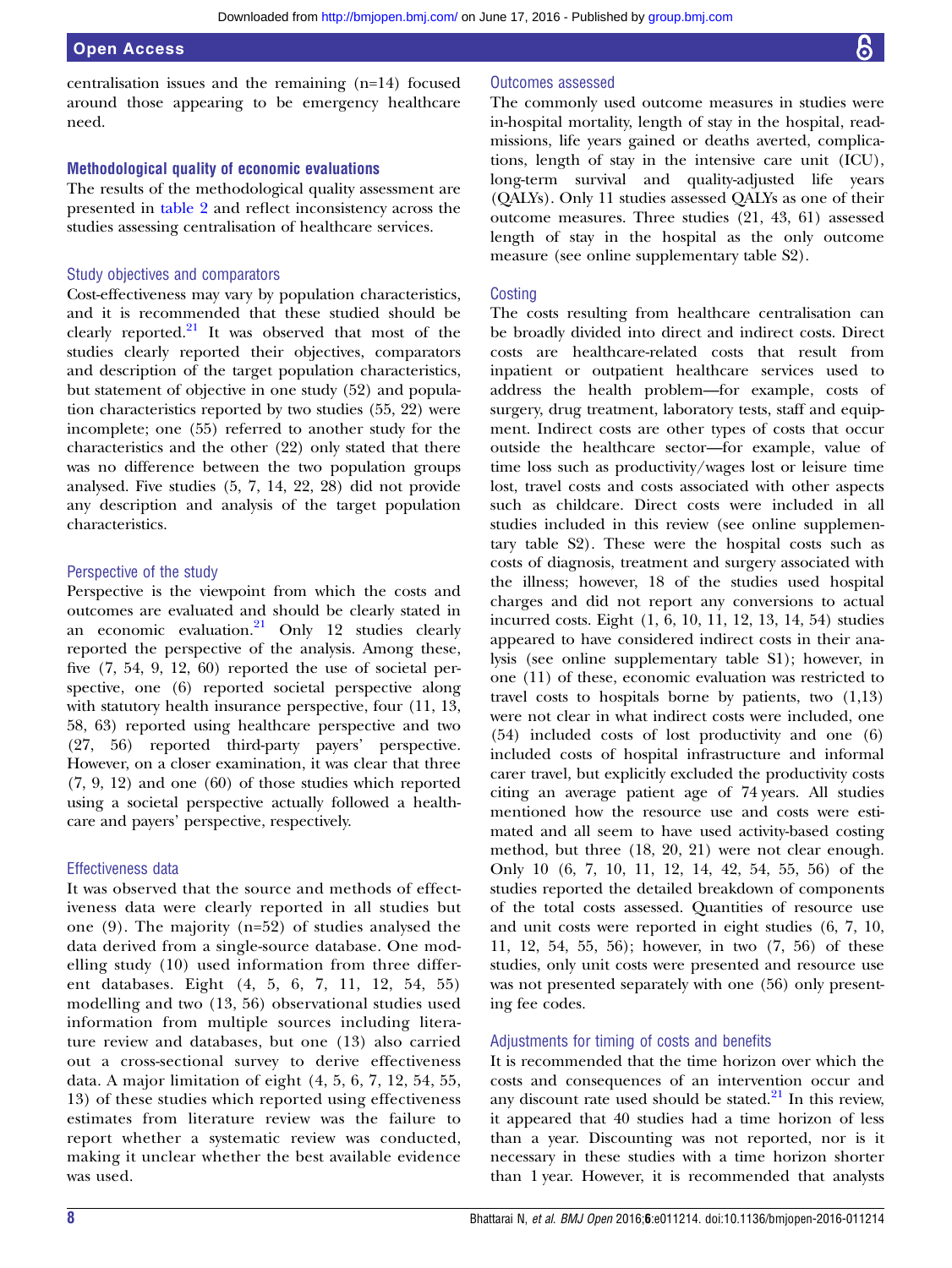should report this as  $0\%$  discount rates for clarity.<sup>[21](#page-11-0)</sup> Fourteen studies (3, 4, 5, 6, 7, 11, 12, 13, 14, 15, 27, 51, 54, 55) had a time horizon longer than 1 year, but only seven (4, 6, 11, 12, 14, 27, 55) reported discounting costs and effects. In three studies (5, 13, 54), the time horizon for costs and effects appeared to be different and effectiveness data only was discounted. Costs in two (13, 54) appeared to have incurred within a year and discounting was not necessary. In the other study (5), the costs were expected for 10 years, but discounting was still not reported. Justification on why costs were not discounted was not provided. It was difficult to ascertain the time horizon in 10 studies (9, 18, 24, 25, 29, 32, 43, 44, 52, 59).

Price changes over time and research settings. Reporting dates, currency and any conversions facilitate comparisons of results from studies carried out at different times and jurisdictions. It is recommended that price year, the currency used and any currency conversions are reported. $21$  Currency or price dates and conversions were explicitly stated by only 30 studies.

#### Statistical analysis

All the analytic methods used in the studies must be reported to allow judgement of the appropriateness of the methods and the corresponding results in economic evaluations.<sup>[21](#page-11-0)</sup> Single study-based economic evaluations should report regression methods that are used in their analysis.<sup>[21](#page-11-0)</sup> The majority of studies ( $n=53$ ) in this review were primarily single study-based economic evaluations and among these only 45 studies explicitly reported the regression methods and other statistical tests used in their analysis. Reporting of statistical analysis in five studies (31, 39, 46, 52, 56) was very limited. Among these, one (46) only stated using logistic regression analyses for demographic and clinical variables, but nothing was reported on costs. Three studies (31, 52, 56) reported the test of statistical significance in the difference. One (39) of these studies reported the tests of significance but also indicated accounting for clustering effects in groups, one (52) only stated using nonparametric analyses in testing continuous variables but failed to explain further, while another one (56) only stated that comparisons between groups were made by analysis of variance (ANOVA) and did not provide further details. Three studies (7, 13, 14) did not report any statistical methods in analyses of data. Altogether, 24 single empirical studies reported using statistical methods to account for skewed distribution of costs and resource utilisation data, and 14 of them also indicated accounting for potential clustering effects in the groups studied.

Model-based economic evaluations should describe and report methods used in estimating parameters used in the model.[21](#page-11-0) Among the 11 model-based economic evaluations in this review, seven studies (4, 6, 10, 11, 27, 54, 55) clearly reported the model parameter estimation methods; however, in four (27, 54, 55, 60) of these

studies, there was no indication that any possible heterogeneity effects in parameters were addressed. Three studies (5, 8, 12) reported parameter estimation methods poorly, and reported limited explanation on estimation of transition probabilities; however, one (12) study indicated that heterogeneity was addressed. Ignoring heterogeneity effects in parameters may influence the results of an economic evaluation. $30$  Only two (6, 12) reported half-cycle corrections to account for transition events occurring halfway through the cycle. Not incorporating half-cycle corrections in states may lead to overestimation or underestimation of economic evaluation outcomes. $31$  Several methods for analysing healthcare costs and handling patient heterogeneity are currently in practice.<sup>30</sup>  $32^{33}$  Appropriateness of these methods is dependent on the data used by each study, but it is beyond the scope of this review.

# Consideration of uncertainty

Effects of uncertainties in parameters arising out of methodological assumptions, sampling variation or structure of analyses should be described in economic evaluations.[21](#page-11-0) It was observed that analyses in 54 studies were mainly based on patient-level data; however, only 15 studies presented CIs for cost and effect results and one presented cost-effectiveness acceptability curves. Some form of sensitivity analysis was included by less than one-third of the studies (n=19). Among the eight studies (1, 7, 13, 14, 33, 42, 45, 57) which were mainly analysis of patient-level data, only seven (1, 7, 13, 14, 33, 42, 57) performed sensitivity analysis: six used one-way sensitivity analysis and one (13) used two-way sensitivity analysis.

Eleven studies (4, 5, 6, 8, 10, 11, 12, 27, 54, 55, 60) were model-based analysis. Six (4, 5, 8, 11, 27, 60) performed one-way sensitivity analysis, although reporting was limited to threshold graphs in one (27). In another five (6, 10, 12, 54, 55), one-way or two-way sensitivity analysis was required along with probabilistic sensitivity analysis.

#### Presentation of results

The recommended practice in economic evaluation studies is to report mean values for the main categories of estimated costs and outcomes of interest as well as the mean differences between the comparator groups and if applicable—incremental cost-effectiveness ratios (ICERs).[21](#page-11-0) Although all of the studies in this review presented mean values for the estimated costs and major outcomes, it was observed that only 18 studies reported results in terms of incremental costs and outcomes or ICERs. One (11) of these only presented the results graphically, and the economic evaluation results were not reported clearly in numerical terms. Study limitations were clearly discussed by all studies but two (32, 37). Generalisability of study findings was discussed only by 22 studies.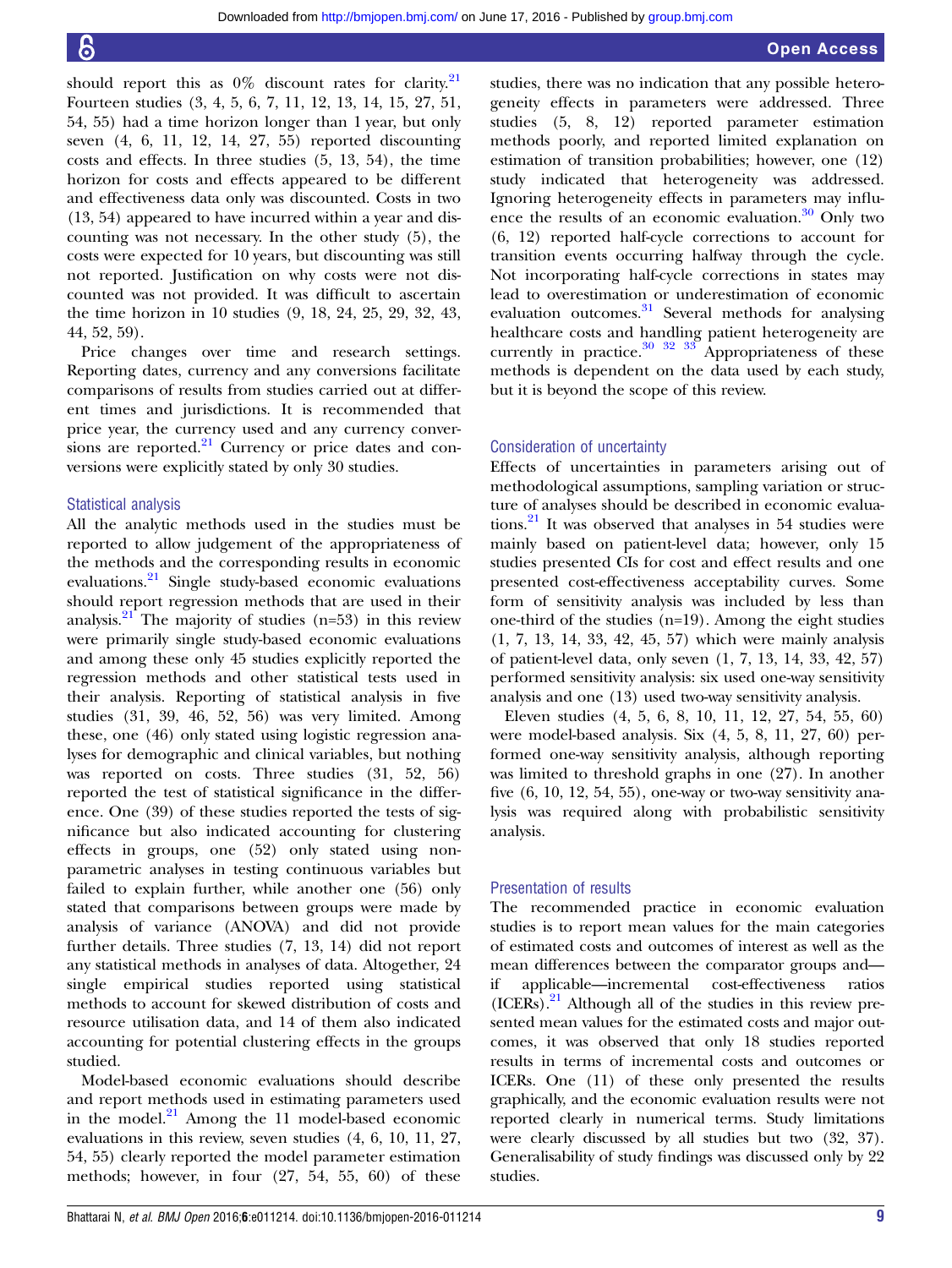# <span id="page-10-0"></span>Open Access

#### **DISCUSSION**

The main purpose of this review was to critically appraise the methodological quality of published economic evaluation considering centralisation of specialised healthcare services. The review identified 64 studies undertaking some form of economic evaluations of the centralisation of healthcare services. Considerable variation was observed in the methodological approaches used. The studies reviewed generally did not adhere to current standards for reporting economic evaluations, and while they might have been sufficient for the purpose they were originally conducted, they provide a very limited evidence base to guide decision-makers in other settings.

Most of the studies in this review used nonexperimental designs. It may be impossible or impractical to undertake randomised trials to assess centralisation; therefore, quasi-experimental designs such as controlled before-and-after studies, interrupted time series and repeated-measures studies may generate more robust and convincing evidence compared with non-experimental designs.<sup>[26](#page-11-0)</sup> Modelling is also useful when there is a need to understand the long-term costs and effects of an intervention; however, validity of the modelling results depends on the evidence and assumptions on which they are based.<sup>[16](#page-11-0)</sup>

The health outcomes assessed in studies were generally appropriate to their objectives. However, QALY, which is widely preferred as a summary measure of quantity and quality of life outcomes in health economics,  $34$  was assessed in only 11 studies. Length of stay is widely used as quality and efficiency measures of healthcare services. It is significantly influenced by several other factors, and it has been argued that length of stay alone should not be used as a quality measure to compare healthcare services unless appropriately adjusted. $35$  Nevertheless, length of stay was the only health outcome measure assessed in three studies (21, 43, 61) in this review. Most of the studies had short-term follow-up, and it is possible that their outcomes would have been different if they had considered longer time frame.

It is important to clearly state the perspective of analysis in studies because cost-effectiveness may vary with the perspective and an intervention which is cost-effective from one viewpoint and may not be from another. For example, from the National Health Service (healthcare) perspective which typically includes direct medical costs, centralisation of hospitals may appear cost-effective, while from a societal perspective which includes broader costs to the society, such as lost productivity and leisure time costs due to additional travel time, costs to family members or caregivers, centralisation may not appear cost-effective. Nevertheless, a large majority (n=52) of studies fail to state their analysis perspective. Studies always did not consider all costs relevant to a particular perspective. One study(6) in this review followed a societal perspective but did not consider the lost productivity costs in the elderly citing their age; however, leisure time

forgone may not be valueless to the elderly and not considering it may discriminate against healthcare interventions aimed towards the elderly population. Furthermore, it is also important that the source and methodology used in generating effectiveness are well reported because validity of the estimate of the measure of effectiveness used in the studies depends on the methodology used to generate those estimates.

A number of studies in this review have used hospital charges as costs. However, hospital charges are not considered a good approximation of costs because charges are essentially the list prices which are set to compensate costs such as free or discounted care to the poor, facility costs and other community service costs incurred by any healthcare organisation. $36$  In this context, it is possible that the charges set by a centralised or a high-volume hospital for a particular treatment are higher than that of a low-volume local hospital to compensate for the better facilities and services it provides to its patients. Alternatively, high-volume central hospitals may charge less than small-volume local hospitals by spreading out their costs of facilities and equipment over a very large volume of patients they cater to. Therefore, using charges in place of costs to determine if centralisation reduces healthcare costs could lead to unsubstantiated conclusions on healthcare centralisation.

Transparency in the costing methodology and cost components is another important aspect in economic evaluations. Depending on the purpose and the context, there exists variation in estimates of commonly used costing approaches; $37$  therefore, unclear reporting of estimation of resource use and costs may make it hard to judge applicability of estimates in a different healthcare setting. It is recommended that costing approaches and data sources are clearly described in economic evalua-tions.<sup>[21](#page-11-0)</sup> Limited data may lead to biased conclusions, but incomplete reporting may make it hard to judge applicability of study results for a different setting. Nevertheless, very few studies (n=10) in this review have presented the cost components clearly.

Centralisation would also be expected to impact on the travel distance to hospitals, resulting in changes in cost to health services and patients as well as potentially health outcomes. The impact on financial and other costs of accessing healthcare caused by centralisation may have equity implications as increases in cost may be disproportionately felt by those less well-off who coinci-dently may also be in the greatest need.<sup>[38](#page-11-0)</sup> Furthermore, costs generated by the increased distance to hospitals would become a significant component of the total costs of centralisation. Thus, it is important that wider aspects of healthcare centralisation are considered in the estimates of costs and health outcomes.

Notwithstanding the limitations as presented earlier, economic evaluations assessing QALYs as well as other relevant health outcomes and direct and indirect costs would give a better picture of costs and benefits of healthcare centralisation (see online supplementary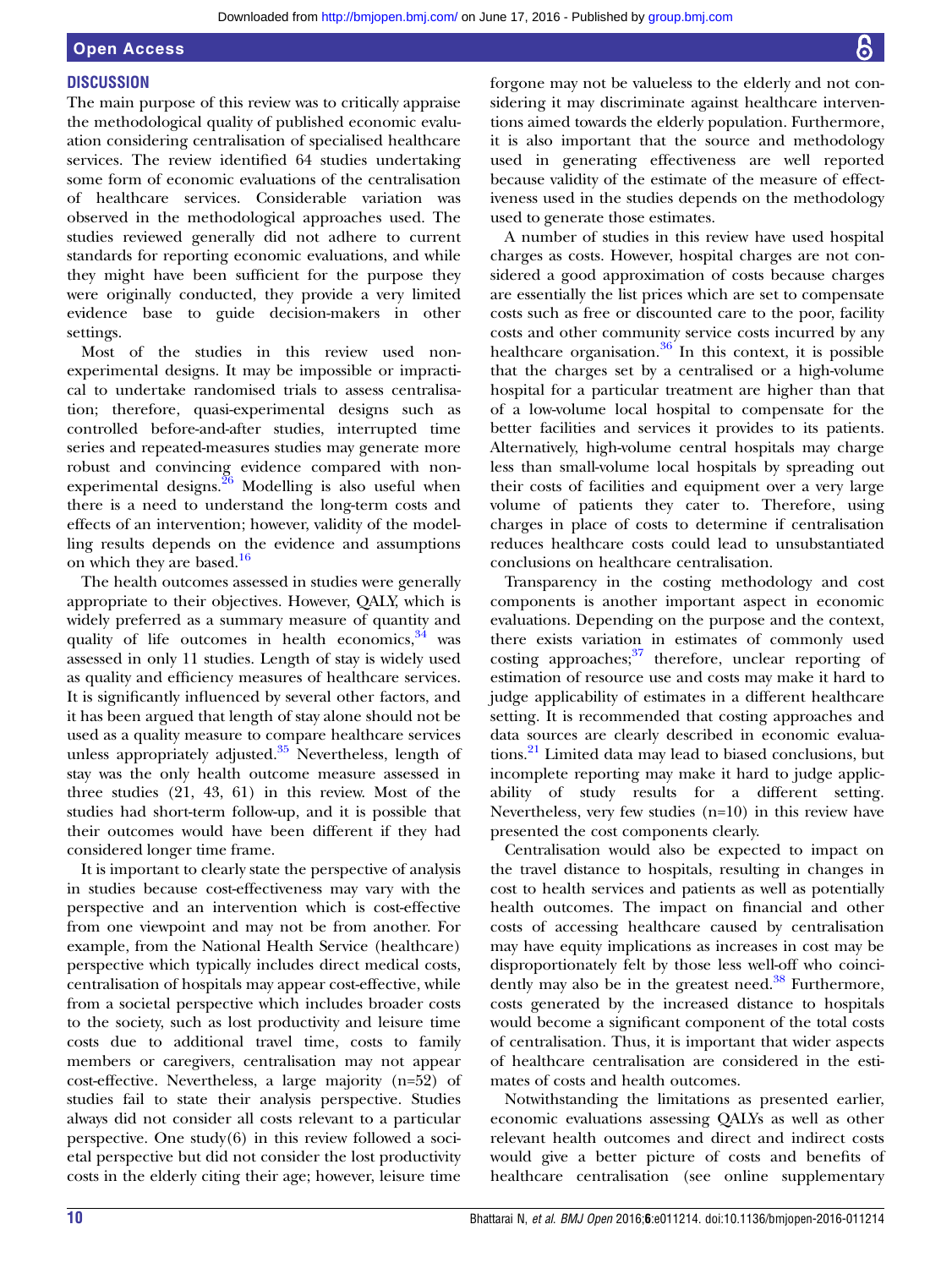<span id="page-11-0"></span>table S1). Sensitivity analysis helps to understand the robustness of their findings by varying the assumptions in the values of major variables.

Many health services are facing an increasing pressure to centralise healthcare services into fewer but more specialised units. The case for greater concentration of some of the specialised health services reflects a relationship between quality of care and patient volume, derived from the greater clinical expertise, more specialised facilities and greater standards of care in the concentrated services.<sup>39</sup> While it may be attractive and fairly acceptable to transfer findings from one setting to another, healthcare costs and outcomes often have limited transferability across settings because of differences in health and economic systems. $\frac{40}{10}$  In the light of the methodological limitations and differences, decisionmakers should take caution while making decisions on the basis of existing economic evaluation studies on centralisation of healthcare services. Decisions on centralising any healthcare speciality should be informed by findings from methodologically strong economic evaluation studies considering multifaceted aspects of centralisation. Studies adhering to standard guidelines on economic evaluations and with a clearly reported methodology in terms of cost components, outcomes, analysis perspective, time horizon, robustness of the findings, limitations and generalisability aspects of the findings would assist decision-making.

#### Strengths and limitations

A number of economic evaluations on centralisation of specialised healthcare services have been conducted; however, studies assessing the methodological quality of these economic evaluations are lacking. An earlier review<sup>41</sup> of economic evaluations considering centralisation was narrower and focused only on specific health issues such as cancer. To the best of our knowledge, this is the first systematic review to comprehensively attempt to assess the methodological quality of economic evaluations assessing centralisation of specialised healthcare services irrespective of their speciality. One of the strengths of this review is the use of a checklist adapted from recommended standard guidelines. While we have adopted rigorous searches, we caution that we may have left out some key search terms, and it is possible that we may have missed some relevant English language publications. Databases may be sensitive to different search terms, and use of generally similar search terms across databases could have missed key papers. A more substantive limitation is the exclusion of unpublished evaluation, grey literature and non-English language studies. However, it is also likely that unpublished and grey literature may either be of lower methodological quality or be no different compared with the published studies.<sup>42</sup> Since quality assessment was primarily conducted by only one researcher, the likelihood of bias in quality assessment cannot be ignored. Length of stay, also a surrogate for cost, was assessed as a quality outcome

measure in this review, and because of this, some of the studies were classified as CCA. Finally, though the checklist used to assess the methodological quality was adapted from standard guidelines, it only examines the quality reported by studies. It was not possible to judge the quality of conduct from what was reported by studies and was beyond the scope of this study. Although arguably, complete reporting is a part of good conduct and the safe inference from incomplete reporting is to assume the quality of conduct was poor.

#### **CONCLUSION**

This paper demonstrates economic evaluations on centralisation of specialised healthcare services have limited methodological quality and their results should be interpreted with caution in other settings. The rationale behind centralisation of specialised healthcare services is the improvement in healthcare quality and its efficiency. However, evidence coming from methodologically poor studies may force decision-makers to make uninformed decisions on centralisation. It is important to improve the methodology and reporting of economic evaluations so that decisions to centralise specialised healthcare services are informed by robust evidence of improvements in healthcare quality and efficiency arising out of centralisation. Future economic evaluations of specialised healthcare centralisation should adhere to standard guidelines on economic evaluations. Estimates of costs and health outcomes of specialised healthcare centralisation should consider wider aspects of centralisation.

Acknowledgements This review is a part of independent research arising out of the Doctoral Fellowship supported by the Institute of Health & Society, Newcastle University, and funded by The Health Foundation, London. The views and opinions expressed here are those of the authors and do not necessarily reflect those of The Health Foundation or Institute of Health & Society.

Contributors All authors conceived the study. NB designed and executed the search strategy; reviewed and assessed the studies for inclusion; appraised and extracted information from the included studies; and wrote the manuscript. PM, CP and LV contributed to the critical revision of the manuscript and provided critical comments. All authors read and approved the final manuscript.

Funding The Health Foundation, London.

Competing interests None declared.

Provenance and peer review Not commissioned; externally peer reviewed.

Data sharing statement No additional data are available.

Open Access This is an Open Access article distributed in accordance with the Creative Commons Attribution Non Commercial (CC BY-NC 4.0) license, which permits others to distribute, remix, adapt, build upon this work noncommercially, and license their derivative works on different terms, provided the original work is properly cited and the use is non-commercial. See: [http://](http://creativecommons.org/licenses/by-nc/4.0/) [creativecommons.org/licenses/by-nc/4.0/](http://creativecommons.org/licenses/by-nc/4.0/)

#### **REFERENCES**

- Darzi A. Healthcare for London: a framework for action, 2nd edn. London: NHS London, 2007.
- 2. Fitzsimons KJ, Mukarram S, Copley LP, et al. Centralisation of services for children with cleft lip or palate in England: a study of hospital episode statistics. [BMC Health Serv Res](http://dx.doi.org/10.1186/1472-6963-12-148) 2012;12:148.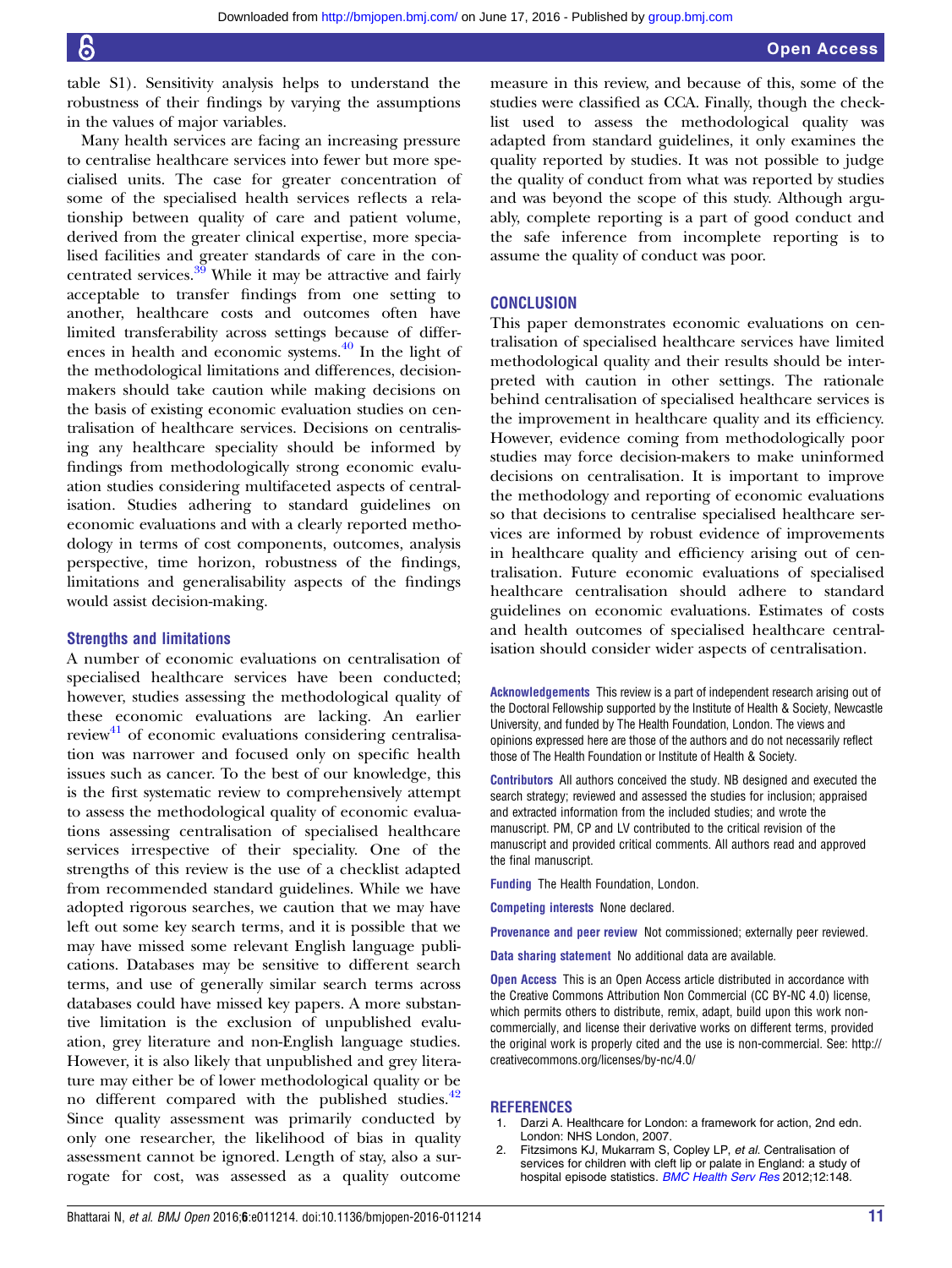### Open Access

- 3. Woo YL, Kyrgiou M, Bryant A, et al. Centralisation of services for gynaecological cancer. [Cochrane Database Syst Rev](http://dx.doi.org/10.1002/14651858.CD007945.pub2) 2012;3: CD007945.
- 4. Ravi P, Bianchi M, Hansen J, et al. Benefit in regionalisation of care for patients treated with radical cystectomy: a nationwide inpatient sample analysis. [BJU Int](http://dx.doi.org/10.1111/bju.12288) 2014;113:733-40.
- 5. Fosbol EL, Granger CB, Jollis JG, et al. The impact of a statewide pre-hospital STEMI strategy to bypass hospitals without percutaneous coronary intervention capability on treatment times. [Circulation](http://dx.doi.org/10.1161/CIRCULATIONAHA.112.118463) 2013;127:604–12.
- 6. Gabbe BJ, Simpson PM, Sutherland AM, et al. Improved functional outcomes for major trauma patients in a regionalized, inclusive trauma system. [Ann Surg](http://dx.doi.org/10.1097/SLA.0b013e31824c4b91) 2012;255:1009-15.
- 7. Metcalfe D, Bouamra O, Parsons NR, et al. Effect of regional trauma centralization on volume, injury severity and outcomes of injured patients admitted to trauma centres. [Br J Surg](http://dx.doi.org/10.1002/bjs.9498) 2014;101:959-64.
- 8. Morris S, Hunter RM, Ramsay AIG, et al. Impact of centralising acute stroke services in English metropolitan areas on mortality and length of hospital stay: difference-in-differences analysis. [BMJ](http://dx.doi.org/10.1136/bmj.g4757) 2014;349:g4757.
- 9. Simpson AN, Wardrope J, Burke D. The Sheffield experiment: the effects of centralising accident and emergency services in a large urban setting. [Emerg Med J](http://dx.doi.org/10.1136/emj.18.3.193) 2001;18:193-7.
- 10. Posnett J. The hospital of the future: is bigger better? Concentration in the provision of secondary care. **[BMJ](http://dx.doi.org/10.1136/bmj.319.7216.1063)** 1999;319:1063-5.
- 11. Imison C, Sonola L, Honeyman M, et al. The reconfiguration of clinical services. What is the evidence? London: The King's Fund, 2014.
- 12. Mungall IJ. Trend towards centralisation of hospital services, and its effect on access to care for rural and remote communities in the UK. Rural Remote Health 2005;5:390.
- 13. Lee JE, Sung JH, Ward WB, et al. Utilization of the emergency room: impact of geographic distance. [Geospat Health](http://dx.doi.org/10.4081/gh.2007.272) 2007;1:243–53.
- 14. Turnbull J, Martin D, Lattimer V, et al. Does distance matter? Geographical variation in GP out-of-hours service use: an observational study. [Br J Gen Pract](http://dx.doi.org/10.3399/bjgp08X319431) 2008;58:471-7.
- 15. Nicholl J, West J, Goodacre S, et al. The relationship between distance to hospital and patient mortality in emergencies: an observational study. [Emerg Med J](http://dx.doi.org/10.1136/emj.2007.047654) 2007;24:665-8.
- 16. Drummond MF, Sculpher MJ, Torrance GW, et al. Methods for the Economic Evaluation of Health Care Programmes, 3rd edn. Oxford University Press, 2005.
- 17. Eddama O, Coast J. A systematic review of the use of economic evaluation in local decision-making. [Health Policy](http://dx.doi.org/10.1016/j.healthpol.2007.11.010) 2008;86:129-41.
- 18. Gray AM, Wilkinson T. Economic evaluation of healthcare interventions: old and new directions. [Oxf Rev Econ Policy](http://dx.doi.org/10.1093/oxrep/grv020) 2016;32:102–21.
- 19. Simoens S. Use of economic evaluation in decision making: evidence and recommendations for improvement. [Drugs](http://dx.doi.org/10.2165/11538120-000000000-00000) 2010;70:1917–26.
- 20. Moher D, Liberati A, Tetzlaff J, et al. Preferred reporting items for systematic reviews and meta-analyses: the PRISMA statement. [BMJ](http://dx.doi.org/10.1136/bmj.b2535) 2009;339:b2535.
- 21. Husereau D, Drummond M, Petrou S, et al. Consolidated Health Economic Evaluation Reporting Standards (CHEERS)—Explanation and Elaboration: A Report of the ISPOR Health Economic Evaluation Publication Guidelines Good Reporting Practices Task Force. Value in Health 2013;16:231–50.
- 22. Drummond MF, Jefferson TO. Guidelines for authors and peer reviewers of economic submissions to the BMJ. The BMJ Economic Evaluation Working Party. [BMJ](http://dx.doi.org/10.1136/bmj.313.7052.275) 1996;313:275–83.
- 23. Khuri SF, Henderson WG. The case against volume as a measure of quality of surgical care. [World J Surg](http://dx.doi.org/10.1007/s00268-005-7987-6) 2005;29: 1222–9.
- 24. Halm EA, Lee C, Chassin MR. Is volume related to outcome in health care? A systematic review and methodologic critique of the literature. [Ann Intern Med](http://dx.doi.org/10.7326/0003-4819-137-6-200209170-00012) 2002;137:511-20.
- 25. Mesman R, Westert GP, Berden BJ, et al. Why do high-volume hospitals achieve better outcomes? A systematic review about intermediate factors in volume-outcome relationships. [Health Policy](http://dx.doi.org/10.1016/j.healthpol.2015.04.005) 2015;119:1055–67.
- 26. Goodacre S. Uncontrolled before-after studies: discouraged by Cochrane and the EMJ. [Emerg Med J](http://dx.doi.org/10.1136/emermed-2015-204761) 2015;32:507–8.
- 27. Portela MC, Pronovost PJ, Woodcock T, et al. How to study improvement interventions: a brief overview of possible study types. [BMJ Qual Saf](http://dx.doi.org/10.1136/bmjqs-2014-003620) 2015;24:325–36.
- 28. Effective Practice and Organisation of Care (EPOC). EPOC **Resources for review authors. Oslo: Norwegian Knowledge Centre** for the Health Services, 2015. [http://epoc.cochrane.org/](http://epoc.cochrane.org/epoc-specific-resources-review-authors) [epoc-specific-resources-review-authors](http://epoc.cochrane.org/epoc-specific-resources-review-authors)
- 29. Robinson R. Cost-utility analysis. **[BMJ](http://dx.doi.org/10.1136/bmj.307.6908.859) 1993**;307:859–62.<br>30. Grutters JP Sculpher M. Briggs AH et al. Acknowledging
- Grutters JP, Sculpher M, Briggs AH, et al. Acknowledging patient heterogeneity in economic evaluation : a systematic literature review. [Pharmacoeconomics](http://dx.doi.org/10.1007/s40273-012-0015-4) 2013;31:111–23.
- Siebert U, Alagoz O, Bayoumi AM, et al. State-transition modeling: a report of the ISPOR-SMDM modeling good research practices task Force–3. [Med Decis Making](http://dx.doi.org/10.1177/0272989X12455463) 2012;32:690–700.
- 32. Mihaylova B, Briggs A, O'Hagan A, et al. Review of statistical methods for analysing healthcare resources and costs. [Health Econ](http://dx.doi.org/10.1002/hec.1653) 2011;20:897–916.
- 33. Elliott R, Payne K. Chapter 10. Statistical handling of data in economic analysis, 1st ed. Essentials of Economic Evaluation in Healthcare, 2004:185–202.
- 34. Kind P, Lafata JE, Matuszewski K, et al. The use of QALYs in clinical and patient decision-making: issues and prospects. [Value](http://dx.doi.org/10.1111/j.1524-4733.2009.00519.x) [Health](http://dx.doi.org/10.1111/j.1524-4733.2009.00519.x) 2009;12(Suppl 1):S27-30.
- 35. Brasel KJ, Lim HJ, Nirula R, et al. Length of stay: an appropriate quality measure? [Arch Surg](http://dx.doi.org/10.1001/archsurg.142.5.461) 2007;142:461-6.
- 36. Finkler SA. The distinction between cost and charges. [Ann Intern](http://dx.doi.org/10.7326/0003-4819-96-1-102) [Med](http://dx.doi.org/10.7326/0003-4819-96-1-102) 1982;96:102–9.
- 37. Chapko MK, Liu CF, Perkins M, et al. Equivalence of two healthcare costing methods: bottom-up and top-down. [Health Econ](http://dx.doi.org/10.1002/hec.1422) 2009;18:1188–201.
- 38. Stitzenberg KB, Sigurdson ER, Egleston BL, et al. Centralization of cancer surgery: implications for patient access to optimal care. [J Clin](http://dx.doi.org/10.1200/JCO.2008.20.1715) [Oncol](http://dx.doi.org/10.1200/JCO.2008.20.1715) 2009;27:4671–8.
- 39. NHS England. Five year forward view. London: NHS England, 2014. 40. Hutubessy R, Chisholm D, Edejer TT-T, et al. Generalized cost-
- effectiveness analysis for national-level priority-setting in the health sector. [Cost Eff Resour Alloc](http://dx.doi.org/10.1186/1478-7547-1-8) 2003;1:1-13.
- 41. Ke KM, Hollingworth W, Ness AR. The costs of centralisation: a systematic review of the economic impact of the centralisation of cancer services. [Eur J Cancer Care \(Engl\)](http://dx.doi.org/10.1111/j.1365-2354.2011.01323.x) 2012;21:158-68.
- 42. Higgins JPT, Green S, eds. Cochrane handbook for systematic reviews of interventions. Version 5.1.0 [updated March 2011]. The Cochrane Collaboration, 2011.<http://www.cochrane-handbook.org>